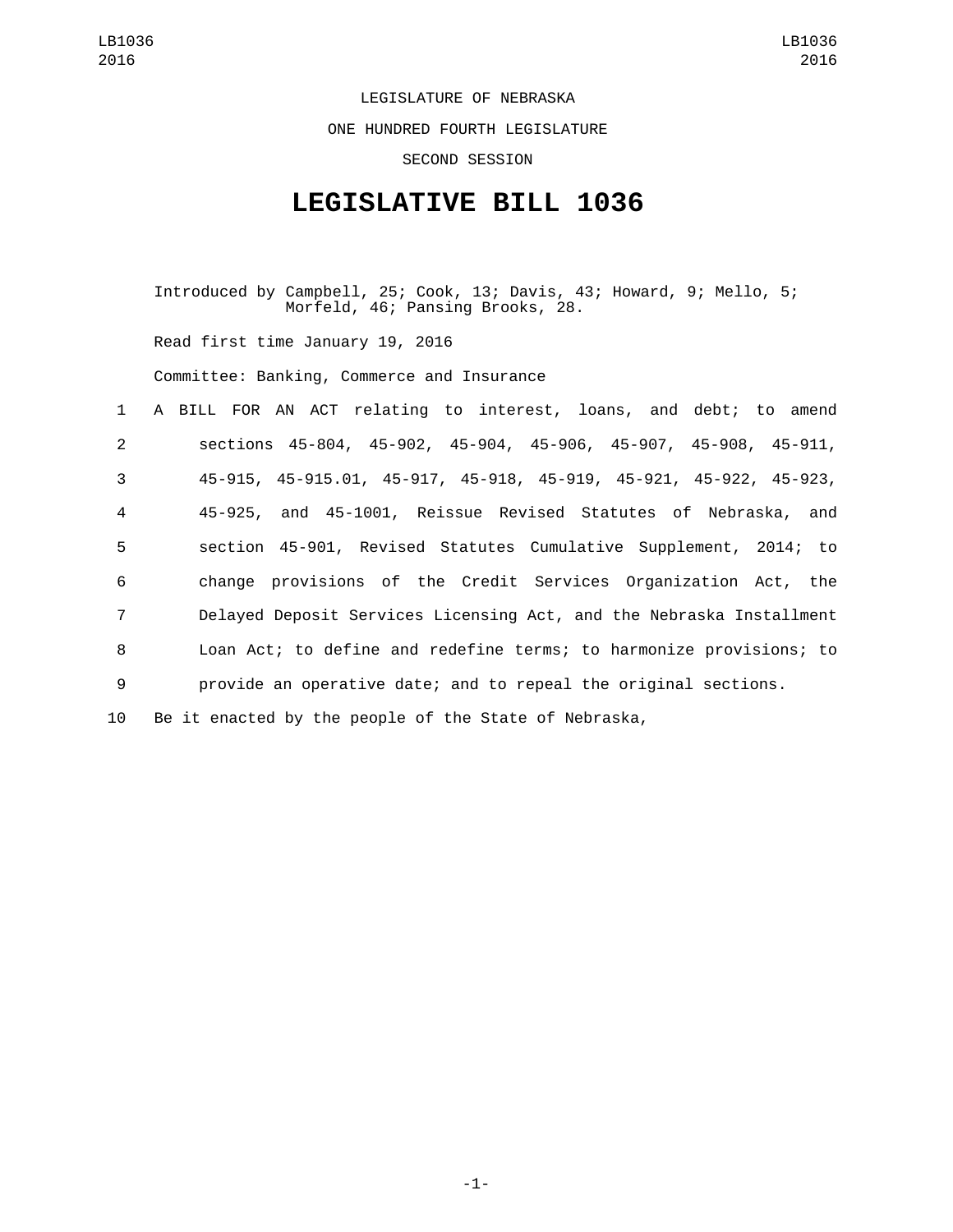Section 1. Section 45-804, Reissue Revised Statutes of Nebraska, is 2 amended to read:

 45-804 A credit services organization, a salesperson, agent, or representative of a credit services organization, or an independent contractor who sells or attempts to sell the services of a credit 6 services organization shall not:

 (1) Charge a buyer or receive from a buyer money or other valuable consideration before completing performance of all services, other than those described in subdivision (2) of this section, which the credit services organization has agreed to perform for the buyer unless the credit services organization has obtained a surety bond or established and maintained a surety account as provided in section 45-805;

 (2) Charge a buyer or receive from a buyer money or other valuable consideration for obtaining or attempting to obtain an extension of credit that the credit services organization has agreed to obtain for the 16 buyer before the extension of credit is obtained;

 (3) Charge a buyer or receive from a buyer money or other valuable consideration solely for referral of the buyer to a retail seller who will or may extend credit to the buyer if the credit that is or will be extended to the buyer is substantially the same as that available to the 21 general public;

 (4) Make or use a false or misleading representation in the offer or sale of the services of a credit services organization, including (a) guaranteeing to erase bad credit or words to that effect unless the representation clearly discloses that this can be done only if the credit history is inaccurate or obsolete and (b) guaranteeing an extension of credit regardless of the person's previous credit problem or credit history unless the representation clearly discloses the eligibility requirements for obtaining an extension of credit;

 (5) Engage, directly or indirectly, in a fraudulent or deceptive act, practice, or course of business in connection with the offer or sale

-2-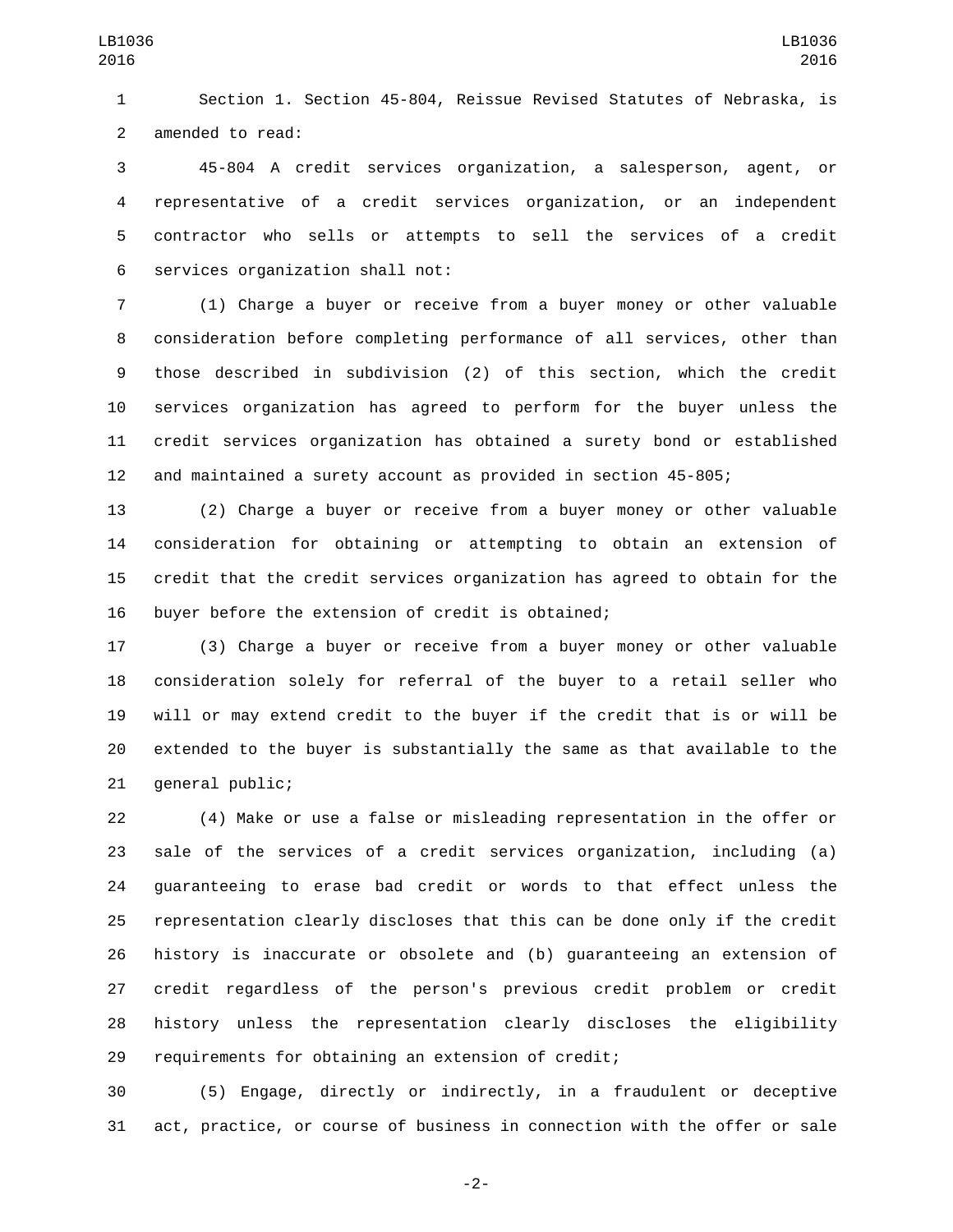of the services of a credit services organization;1

 (6) Make or advise a buyer to make a statement with respect to a buyer's credit worthiness, credit standing, or credit capacity that is false or misleading or that should be known by the exercise of reasonable care to be false or misleading to a consumer reporting agency or to a person who has extended credit to a buyer or to whom a buyer is applying 7 for an extension of credit; $-0f$ 

 (7) Advertise or cause to be advertised, in any manner whatsoever, the services of a credit services organization without filing a registration statement with the Secretary of State under section 45-806 11 unless otherwise provided by the Credit Services Organization Act; or  $\overline{z}$ 

 (8) Notwithstanding any other provision of law, charge any brokerage fees or any other fees or charges whatsoever in connection with a loan 14 governed by the Nebraska Installment Loan Act.

 Sec. 2. Section 45-901, Revised Statutes Cumulative Supplement, 2014, is amended to read:

 45-901 Sections 45-901 to 45-930 and sections 12, 14 to 19, and 25 to 27 of this act shall be known and may be cited as the Delayed Deposit 19 Services Licensing Act.

 Sec. 3. Section 45-902, Reissue Revised Statutes of Nebraska, is 21 amended to read:

45-902 For purposes of the Delayed Deposit Services Licensing Act:

 (1) Annual percentage rate means an annual percentage rate as determined under section 107 of the federal Truth in Lending Act, 15 U.S.C. 1606, as such section existed on the effective date of this act, and includes all fees, interest, and charges contained in the loan contract, except for charges permitted for the presentation of nonnegotiable instruments under section 15 of this act Check means any check, draft, or other instrument for the payment of money;

 (2) Borrower means an individual who receives a delayed deposit 31 loan;

-3-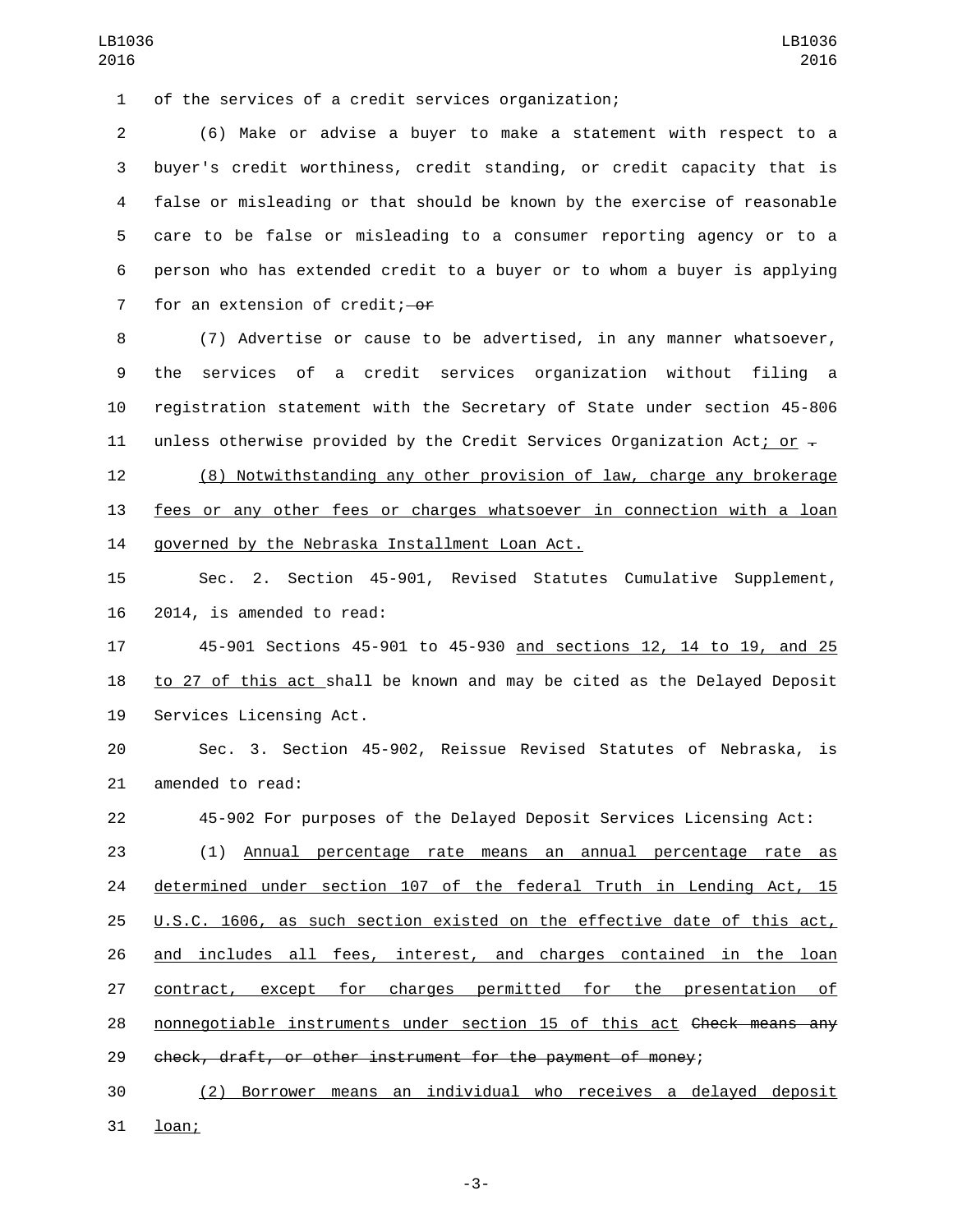| $\mathbf{1}$   | (3) Default means a borrower's failure to repay a delayed deposit         |
|----------------|---------------------------------------------------------------------------|
| $\overline{2}$ | loan in compliance with the terms contained in a delayed deposit loan     |
| 3              | agreement;                                                                |
| 4              | (4) Delayed deposit loan means a consumer loan whereby a licensee,        |
| 5              | for a fee, finance charge, or other consideration, does the following:    |
| 6              | (a) Accepts a dated instrument from the borrower as sole security         |
| 7              | for a loan and no other collateral;                                       |
| 8              | (b) Agrees to hold the instrument for a period of time prior to           |
| 9              | deposit or negotiation of the instrument; and                             |
| 10             | (c) Pays to the borrower, credits to the borrower's account, or pays      |
| 11             | to another person on the borrower's behalf the amount of the instrument,  |
| 12             | less charges permitted under the Delayed Deposit Services Licensing Act;  |
| 13             | (5 2) Delayed deposit services business means a person who engages        |
| 14             | in the practice of offering or providing a delayed deposit loan, who      |
| 15             | arranges a delayed deposit loan for a third party, or who acts as an      |
| 16             | agent for a third party, regardless of whether the third party is exempt  |
| 17             | from licensing under the Delayed Deposit Services Licensing Act or        |
| 18             | whether approval is necessary to create a legal obligation for the third  |
| 19             | party through any method, including telephone, Internet, or other         |
| 20             | electronic means any person who for a fee (a) accepts a check dated       |
| 21             | subsequent to the date it was written or (b) accepts a check dated on the |
| 22             | date it was written and holds the check for a period of days prior to     |
| 23             | deposit or presentment pursuant to an agreement with or any               |
| 24             | representation made to the maker of the check, whether express or         |
| 25             | implied;                                                                  |
| 26             | (6) Department means the Department of Banking and Finance;               |
| 27             | (7 3) Director means the Director of Banking and Finance or his or        |

28 her designee;

29  $(8, 4)$  Financial institution has the same meaning as in section 30 8-101;

(9) Instrument means any check, draft, or other instrument or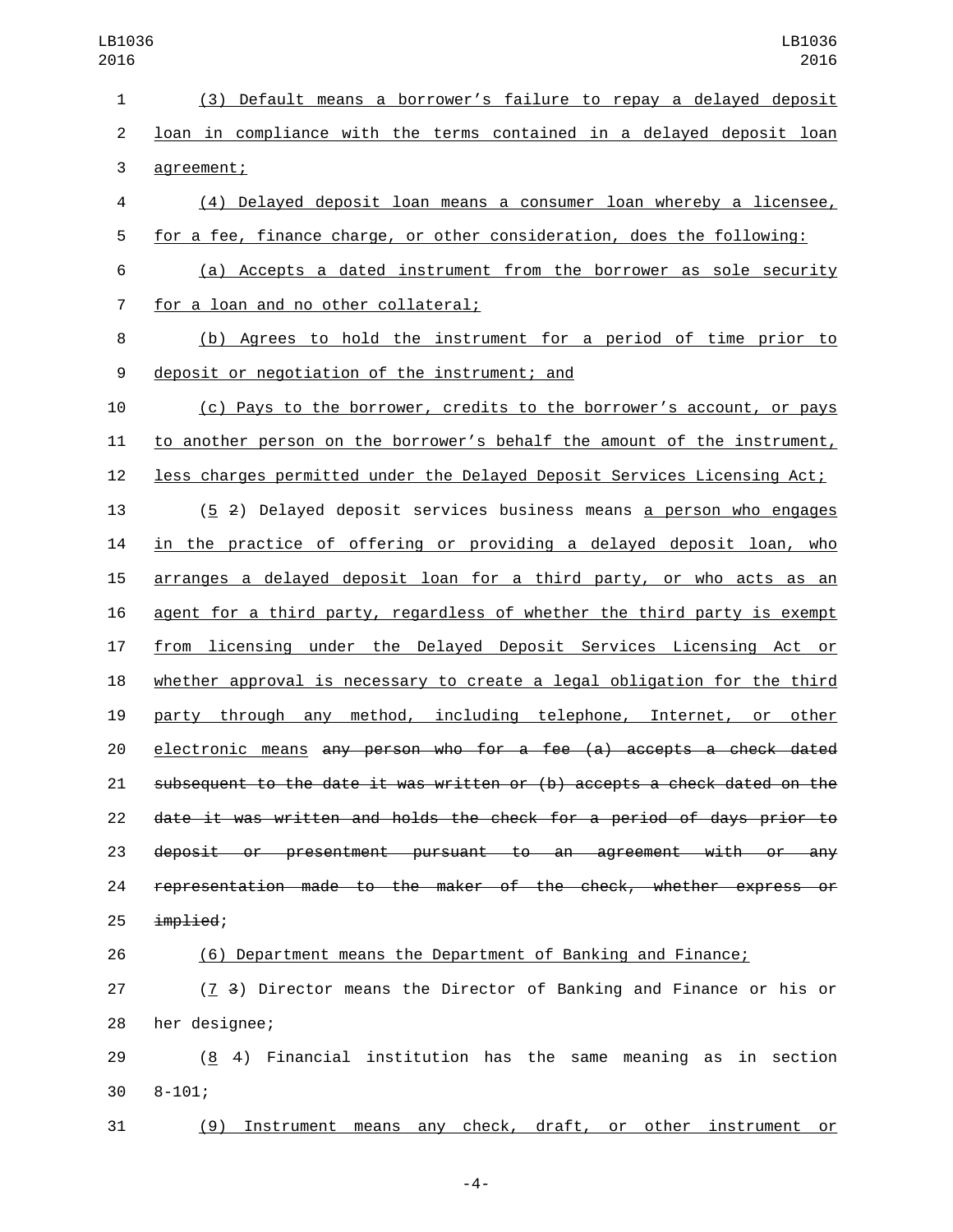authorization to transfer or withdraw funds from an account which is

 signed by the borrower and made payable to a person subject to the 3 Delayed Deposit Services Licensing Act;

 (10 5) Licensee means any person licensed under the Delayed Deposit 5 Services Licensing Act; and

 (11) Loan amount means the amount financed as calculated pursuant to Regulation Z of the federal Truth in Lending Act, 12 C.F.R. 226.18(b), as such regulation existed on the effective date of this act; and

 (12 6) Person means an individual, proprietorship, association, joint venture, joint stock company, partnership, limited partnership, limited liability company, business corporation, nonprofit corporation, 12 or any group of individuals however organized.

 Sec. 4. Section 45-904, Reissue Revised Statutes of Nebraska, is 14 amended to read:

 45-904 No person shall operate a delayed deposit services business or make or offer a delayed deposit loan in this state unless the person is licensed by the director as provided in the Delayed Deposit Services Licensing Act. Any delayed deposit loan that is made by a person who is required to be licensed pursuant to the act but who is not licensed is void, and the person making such delayed deposit loan has no right to 21 collect, receive, or retain any principal, interest, fees, or any other charges in connection with such delayed deposit loan.

 Sec. 5. Section 45-906, Reissue Revised Statutes of Nebraska, is 24 amended to read:

 45-906 The application required by section 45-905 shall be 26 accompanied by:

27 (1) A nonrefundable application fee of <u>one thousand</u> five hundred 28 dollars; and

 (2) A surety bond in the sum of fifty thousand dollars to be executed by the licensee and a surety company authorized to do business in Nebraska and approved by the director conditioned for the faithful

-5-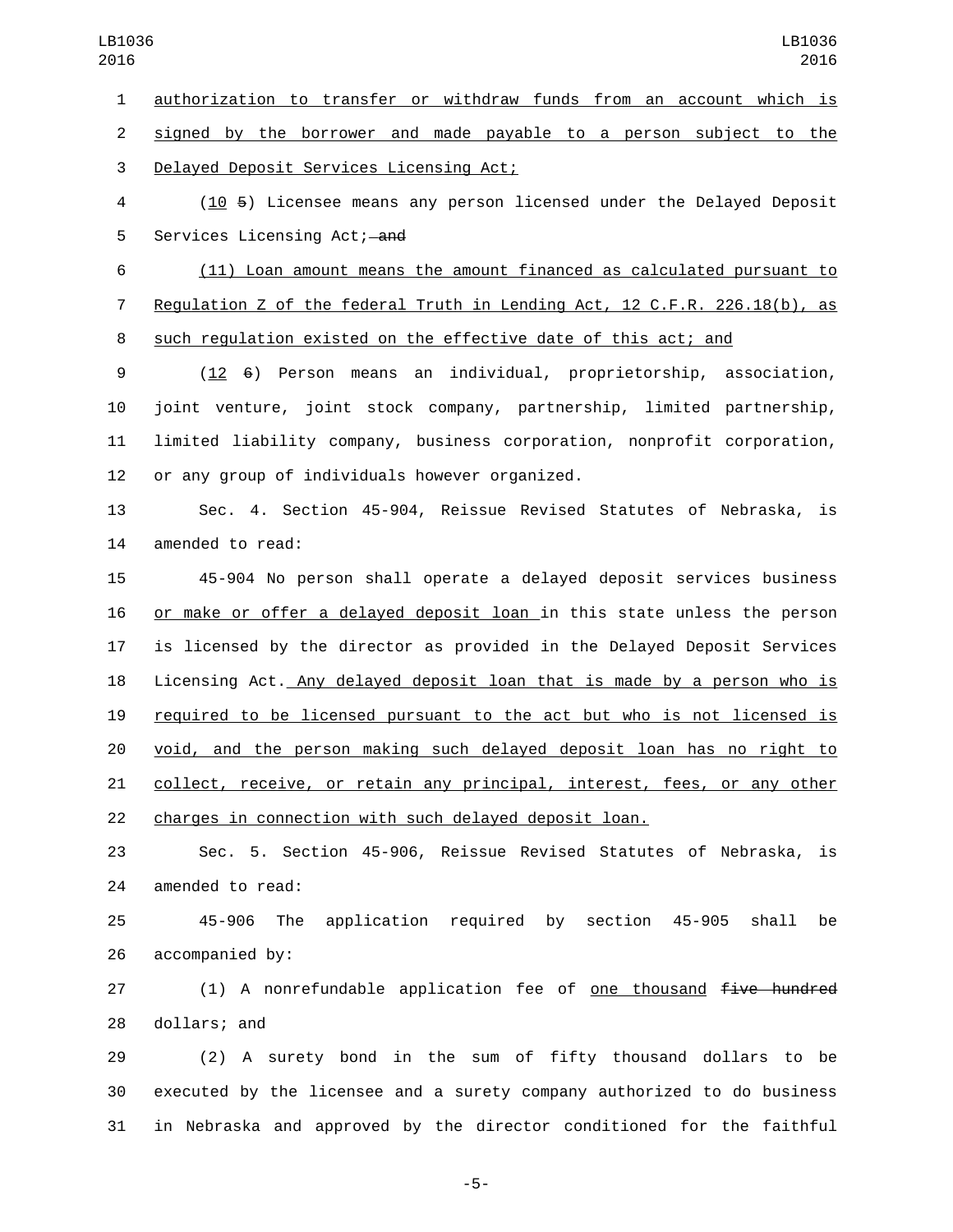performance by the licensee of the duties and obligations pertaining to the delayed deposit services business so licensed and the prompt payment of any judgment recovered against the licensee. The bond or a substitute bond shall remain in effect during all periods of licensing or the licensee shall immediately cease doing business and its license shall be surrendered to or canceled by the department. A surety may cancel a bond only upon thirty days' written notice to the director.

 The director may at any time require the filing of a new or supplemental bond in the form as provided in subdivision (2) of this section if he or she determines that the bond filed under this section is exhausted or is inadequate for any reason, including, but not limited to, the financial condition of the licensee or the applicant for a license, or violations of the Delayed Deposit Services Licensing Act, any rule, regulation, or order thereunder, or any state or federal law applicable to the licensee or applicant for a license. The new or supplemental bond 16 shall not exceed one hundred thousand dollars.

 Sec. 6. Section 45-907, Reissue Revised Statutes of Nebraska, is 18 amended to read:

 45-907 (1) When an application for a delayed deposit services business license has been accepted by the director as substantially complete, notice of the filing of the application shall be published by the director for three successive weeks in a legal newspaper published in or of general circulation in the county where the applicant proposes to operate the delayed deposit services business. A public hearing shall be held on each application except as provided in subsection (2) of this section. The date for hearing shall not be less than thirty days after the last publication. Written protest against the issuance of the license 28 may be filed with the department Department of Banking and Finance by any person not less than five days before the date set for hearing. The director, in his or her discretion, may grant a continuance. The costs of the hearing shall be paid by the applicant. The director may investigate

-6-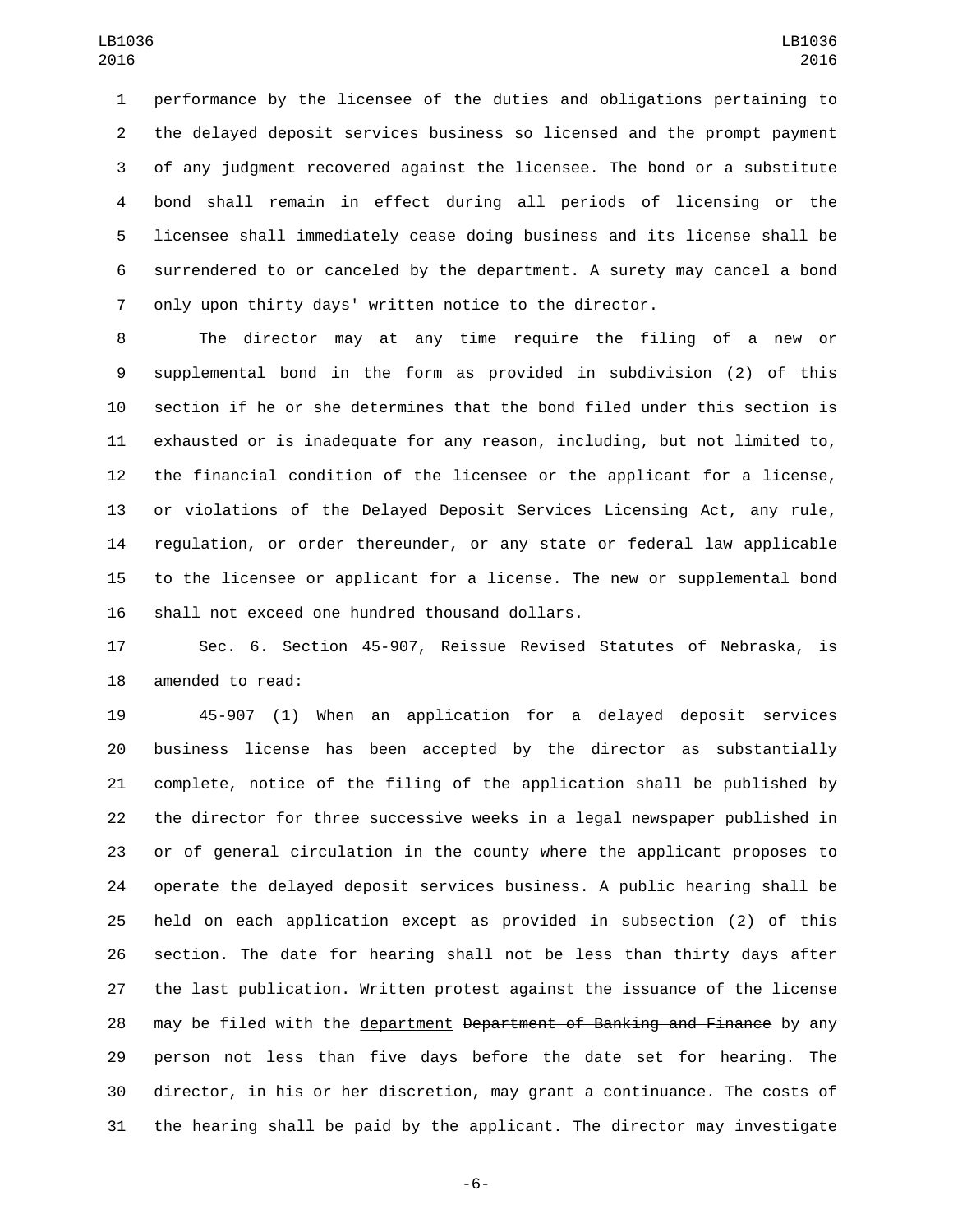the propriety of the issuance of a license to the applicant. The costs of 2 such investigation shall be paid by the applicant.

 (2) The director may waive the hearing requirements of subsection (1) of this section if (a) the applicant has held and operated under a license to engage in the delayed deposit services business in Nebraska pursuant to the Delayed Deposit Services Licensing Act for at least three calendar years immediately prior to the filing of the application, (b) no written protest against the issuance of the license has been filed with the department within fifteen days after publication of a notice of the filing of the application one time in a newspaper of general circulation in the county where the applicant proposes to operate the delayed deposit services business, and (c) in the judgment of the director, the experience, character, and general fitness of the applicant warrant the belief that the applicant will comply with the act.

 (3) The expense of any publication made pursuant to this section 16 shall be paid by the applicant.

 Sec. 7. Section 45-908, Reissue Revised Statutes of Nebraska, is 18 amended to read:

19 45-908 The director shall issue a license to an applicant, if, after public hearing and any investigation of the applicant, the director 21 determines that:

 (1) The experience, character, and general fitness of the applicant and its officers, directors, shareholders, partners, or members are such as to warrant the belief that the applicant will conduct the delayed deposit services business honestly, fairly, and efficiently;

 (2) The applicant and its officers, directors, shareholders, partners, or members have not been convicted of a felony in this state or any other jurisdiction which would indicate moral turpitude on the part 29 of the applicant;

 (3) The applicant is financially responsible and will conduct the delayed deposit services business pursuant to the Delayed Deposit

-7-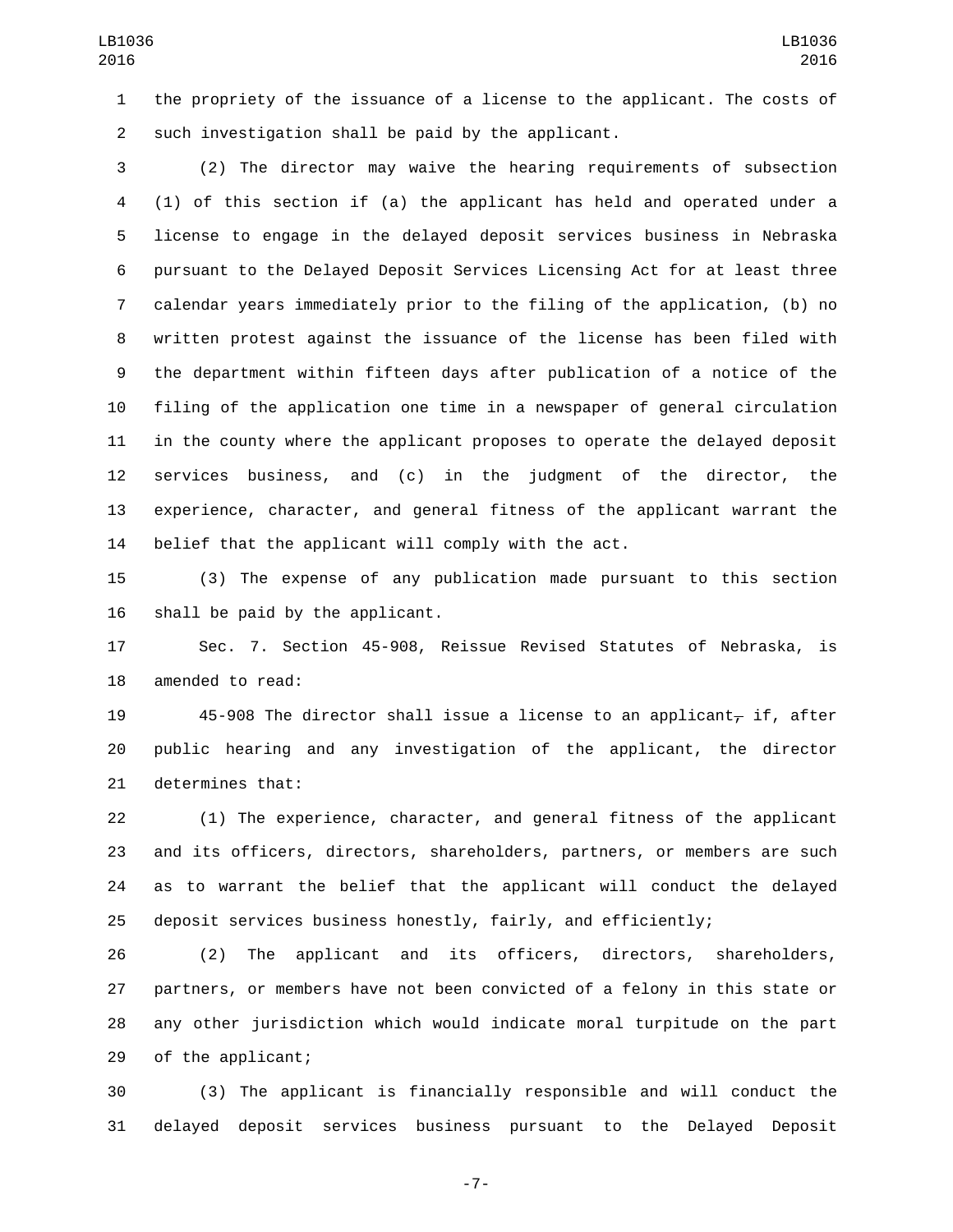1 Services Licensing Act; and

2 (4) The applicant has assets of at least fifty twenty-five thousand dollars available for operating the delayed deposit services business.

 Sec. 8. Section 45-911, Reissue Revised Statutes of Nebraska, is 5 amended to read:

 45-911 A licensee may surrender a delayed deposit services business license by delivering to the director written notice that the license is 8 surrendered. The department <del>Department of Banking and Finance</del> may issue a notice of cancellation of the license following such surrender in lieu of revocation proceedings. The surrender shall not affect the licensee's civil or criminal liability for acts committed prior to such surrender, affect the liability for any fines which may be levied against the licensee or any of its officers, directors, shareholders, partners, or members for acts committed before the surrender, affect the liability of the surety on the bond, or entitle such licensee to a return of any part of the annual license fee or fees. The director may establish procedures for the disposition of the books, accounts, and records of the licensee and may require such action as he or she deems necessary for the 19 protection of borrowers and borrowers' instruments that the makers of 20 checks which are outstanding at the time of surrender of the license.

 Sec. 9. Section 45-915, Reissue Revised Statutes of Nebraska, is 22 amended to read:

 45-915 (1) Except as provided in subsection (2) of this section, a 24 licensee may operate offer a delayed deposit services business only at an office designated as its principal place of business in the application. A licensee may change the location of its designated principal place of business with the prior written approval of the director. The director may establish forms and procedures for determining whether the change of 29 location should be approved.

 (2) A licensee may operate branch offices only in the same county in which the licensee's designated principal place of business is located.

-8-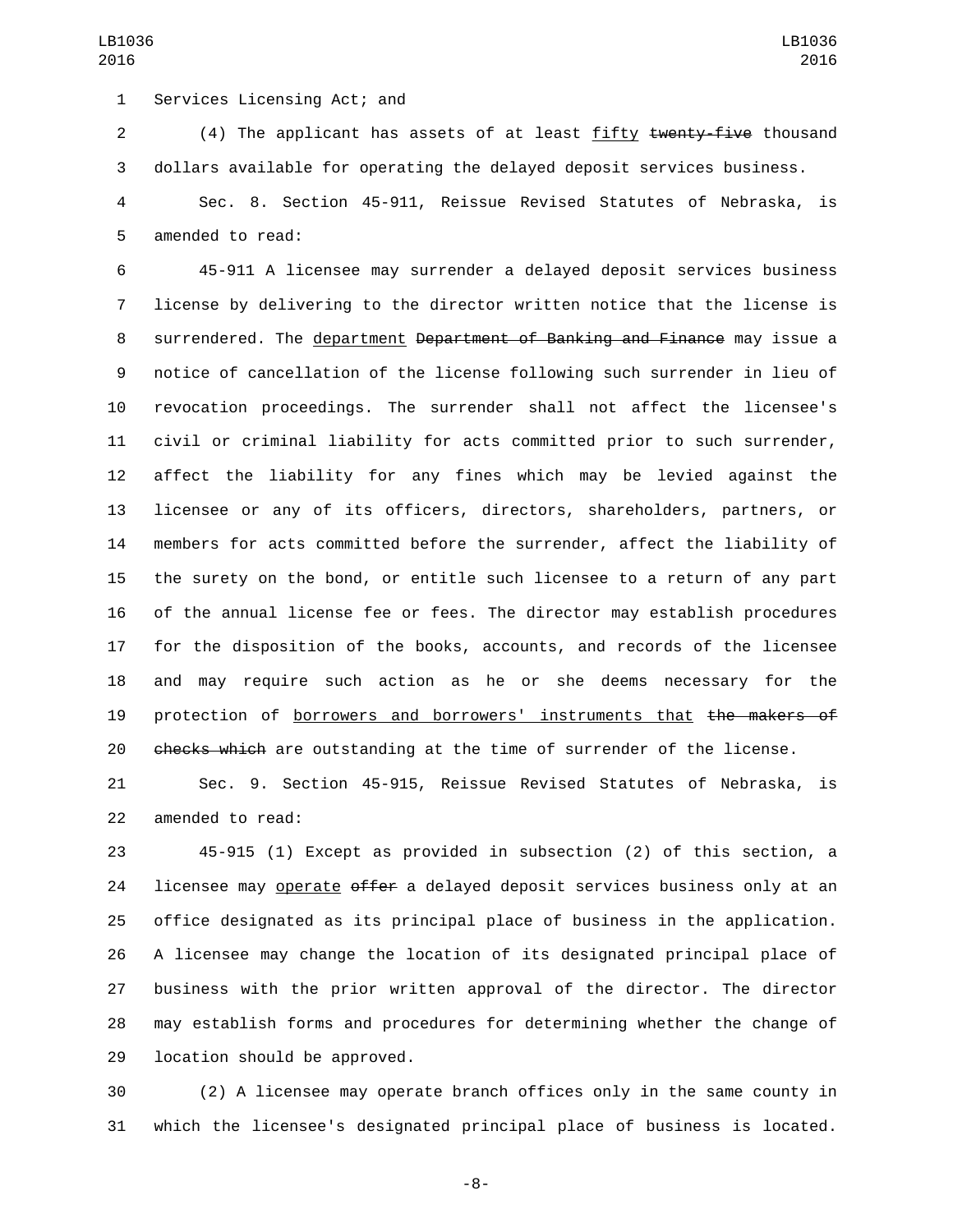The licensee may establish a branch office or change the location of a branch office with the prior written approval of the director. The director may establish forms and procedures for determining whether an original branch or branches or a change of location of a branch should be 5 approved.

6 (3) A fee of five one hundred  $f$ ifty dollars shall be paid to the director for each request made pursuant to subsection (1) or (2) of this 8 section.

 Sec. 10. Section 45-915.01, Reissue Revised Statutes of Nebraska, is 10 amended to read:

 45-915.01 (1) Each licensee shall keep or make available the books and records relating to transactions made under the Delayed Deposit Services Licensing Act as are necessary to enable the department to determine whether the licensee is complying with the act. The books and records shall be maintained in a manner consistent with accepted 16 accounting practices.

 (2) A licensee shall, at a minimum, include in its books and records 18 copies of all application materials relating to **borrowers** makers, 19 disclosure agreements, instruments checks, payment receipts, and proofs 20 of compliance required by section 45-919.

 (3) A licensee shall preserve or keep its books and records relating to every delayed deposit transaction for three years from the date of the inception of the transaction, or two years from the date a final entry is made thereon, including any applicable collection effort, whichever is 25 later.

 (4) The licensee shall maintain its books, accounts, and records, whether in physical or electronic form, at its designated principal place of business, except that books, accounts, and records which are older than two years may be maintained at any other place within this state as 30 long as such records are available for inspection by the department 31 Department of Banking and Finance.

-9-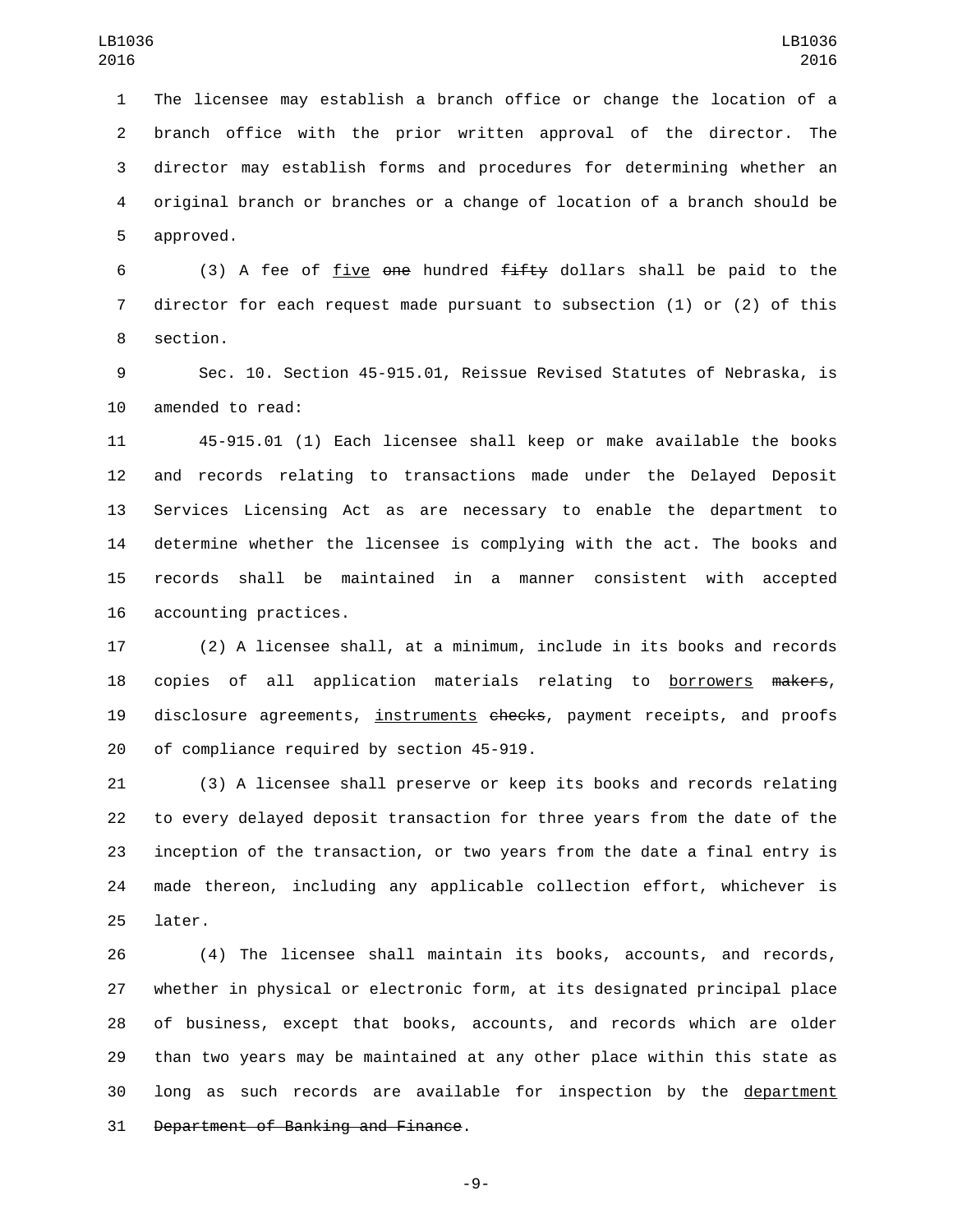Sec. 11. Section 45-917, Reissue Revised Statutes of Nebraska, is 2 amended to read: 45-917 (1) Every licensee shall, at the time any delayed deposit services transaction is made, give to the maker of the check, or if there are two or more makers, to one of them, a notice written in plain English 6 disclosing: (a) The fee to be charged for the transaction; (b) The date on which the check will be deposited or presented for 9 negotiation; and (c) Any penalty not to exceed fifteen dollars which the licensee will charge if the check is not negotiable on the date agreed upon. If the licensee required the maker to give two checks for one delayed deposit transaction, the licensee shall charge only one penalty in the event both checks are not negotiable on the date agreed upon. (2) In addition to the notice required by subsection (1) of this section, every licensee shall conspicuously display a schedule of all fees, charges, and penalties for all services provided by the licensee. Such notice shall be posted at every office of the licensee. Each delayed deposit loan transaction shall be documented by a written agreement signed by both the licensee and the borrower. Every licensee shall, at the time any delayed deposit loan transaction is made, give to the borrower or, if there are two or more borrowers, to one of them, such written agreement in plain English disclosing: (1) The name of the borrower, transaction date, and loan amount; (2) The schedule of payments, total repayment, and loan duration; (3) The total loan charges, expressed both as a dollar amount and an 27 annual percentage rate; (4) The date on which the instrument will be deposited or presented 29 for negotiation; (5) Any allowable penalty upon default of the loan if the instrument

31 is not negotiable on the date agreed upon; and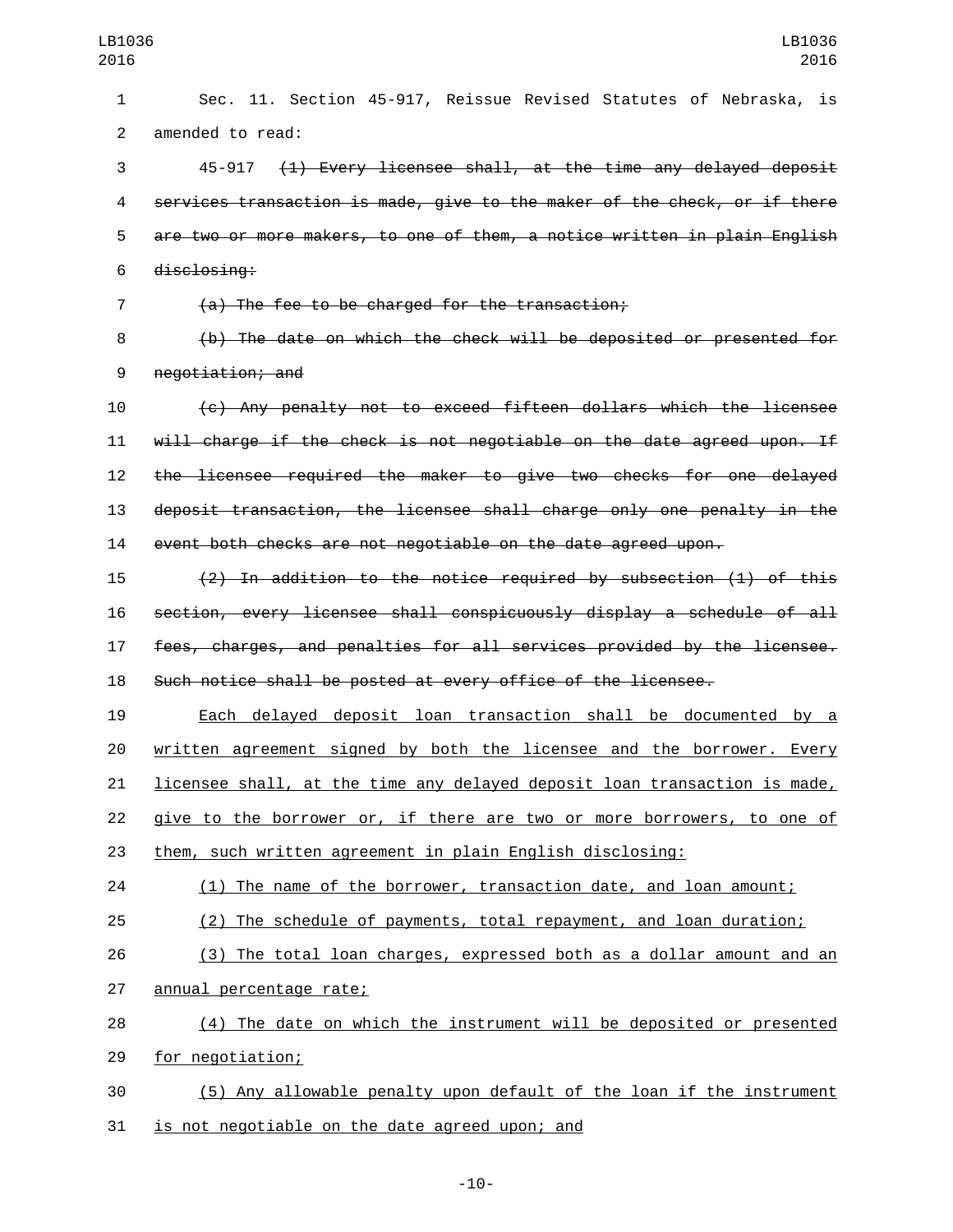(6) The following language, all capitalized and in at least ten-2 point font: 1. THIS TYPE OF LOAN SHOULD BE USED ONLY TO MEET SHORT-TERM CASH 4 NEEDS. 2. THE LAW DOES NOT ALLOW THIS TYPE OF LOAN TO BE MORE THAN FIVE HUNDRED DOLLARS (\$500) IN TOTAL, PLUS FEES AND CHARGES, FROM ONE LENDER. 3. YOU HAVE THE RIGHT TO RESCIND OR NOT TAKE OUT THIS LOAN IF YOU DO SO BY THE NEXT BUSINESS DAY AT 5 P.M.8 4. YOU HAVE THE RIGHT TO REVOKE OR REMOVE YOUR AUTHORIZATION FOR **ELECTRONIC PAYMENT.**  Sec. 12. Every licensee shall conspicuously display a schedule of all finance charges, fees, interest, other charges, and penalties for all services provided by the licensee. Such notice shall be posted at every 14 office of the licensee. Sec. 13. Section 45-918, Reissue Revised Statutes of Nebraska, is 16 amended to read: 45-918 No licensee shall charge as a fee a total amount in excess of fifteen dollars per one hundred dollars or pro rata for any part thereof on the face amount of a check for services provided by licensee. (1) Delayed deposit loans shall be precomputed loans, payable in substantially equal installments of principal, fees, interest, and charges combined. For purposes of this subsection, precomputed loan means a loan in which the debt is a sum comprising the principal amount and the amount of fees, interest, and charges computed in advance on the assumption that all scheduled payments will be made when due. (2) The total monthly payment shall not exceed the greater of five percent of a borrower's verified gross, pretax monthly income or six percent of the borrower's verified net, posttax monthly income. (3) Before initiating a delayed deposit loan transaction, a licensee shall make a reasonable determination of the borrower's verified income, which shall include obtaining from the borrower one or more recent pay LB1036 LB1036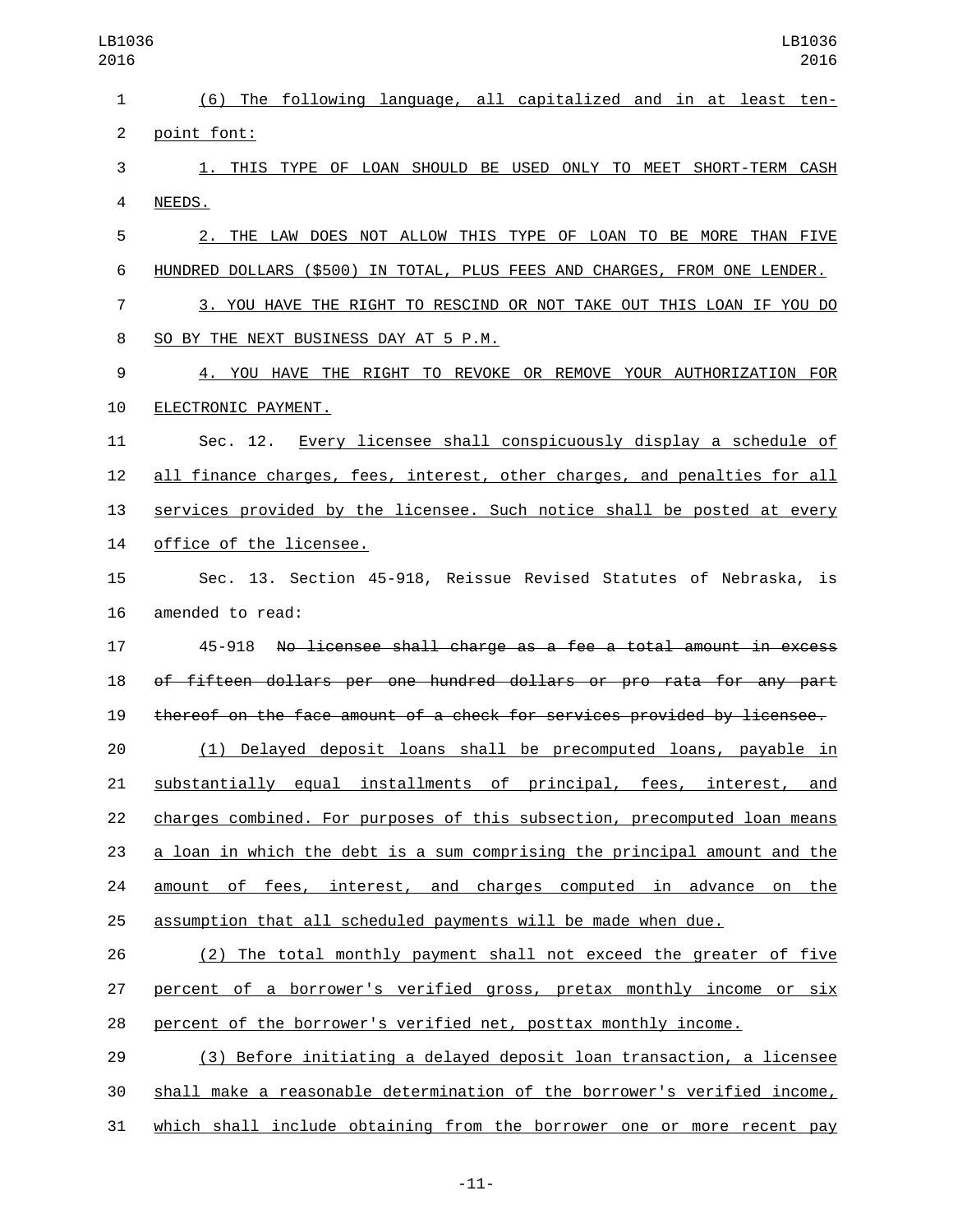| ס⊥ט            | 2010                                                                      |
|----------------|---------------------------------------------------------------------------|
| $\mathbf{1}$   | stubs or other written evidence of recurring income such as bank          |
| $\overline{2}$ | statements. Such evidence shall include at least one document that, when  |
| 3              | presented, is dated not more than forty-five days prior to the initiation |
| 4              | of the delayed deposit loan transaction. If a licensee obtains a bank     |
| 5              | statement from a borrower, the licensee shall allow the borrower to       |
| 6              | redact information other than the evidence of salary or wages.            |
| $\overline{7}$ | (4) The department may provide additional guidance or may adopt and       |
| 8              | promulgate rules and regulation regarding the verification of income.     |
| 9              | (1) Licensees may charge, collect, and receive only the<br>Sec. 14.       |
| 10             | following fees and charges in connection with a delayed deposit loan:     |
| 11             | (a) Interest of no more than thirty-six percent per annum;                |
| 12             | (b) A monthly maintenance fee of the lessor of five percent of the        |
| 13             | original contracted loan amount or twenty dollars, which fees shall not   |
| 14             | be added to the original contracted loan for purposes of calculating      |
| 15             | interest. The fees set forth in this subdivision shall not be charged to  |
| 16             | individuals on active duty military or their spouses or dependents; and   |
| 17             | (c) Charges permitted for the presentation of nonnegotiable               |
| 18             | instruments under section 15 of this act.                                 |
| 19             | Notwithstanding any provision of the Delayed Deposit Services<br>(2)      |
| 20             | Licensing Act to the contrary, a licensee shall not charge, collect, or   |
| 21             | receive in connection with a delayed deposit loan a total amount of fees, |

26 act. (3) No licensee shall charge, collect, or receive any finance charges, fees, interest, or similar charges for loan brokerage, insurance, or any other ancillary products. No licensee or any other person, including a person operating as a credit services organization, shall charge, collect, or receive any finance charges, fees, interest, or

22 interest, and charges that exceeds fifty percent of the original loan

amount. All charges made in connection with the delayed deposit loan

shall be included in the total loan charge except charges permitted for

the presentation of nonnegotiable instruments under section 15 of this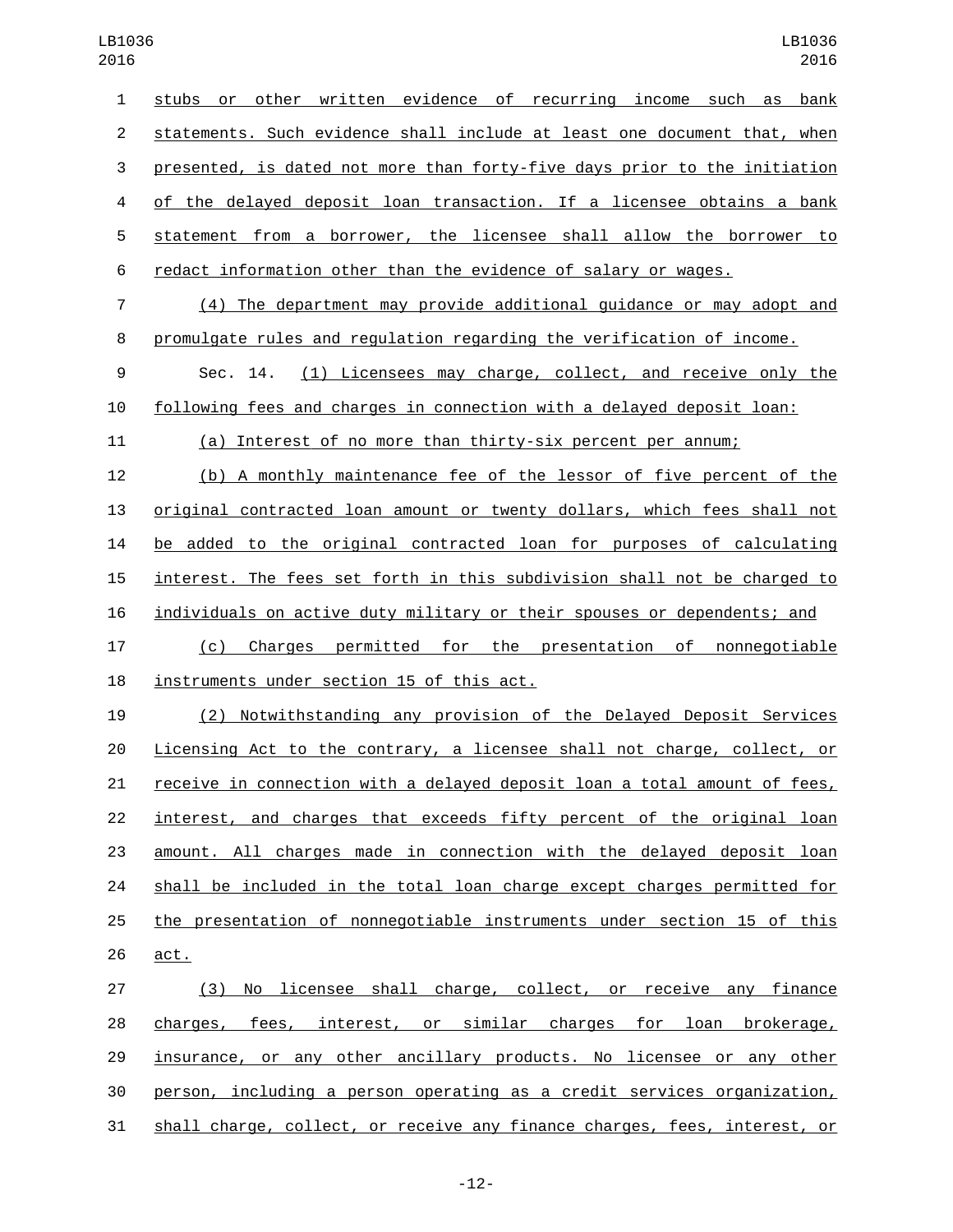similar charges that would cause a borrower to pay an amount in excess of or in addition to those permitted under the Delayed Deposit Services Licensing Act in connection with a delayed deposit loan, including, but not limited to, charges for loan brokerage, insurance, or any other 5 ancillary products. Sec. 15. If an instrument held by a licensee as a result of a delayed deposit loan is returned unpaid to the licensee from a payor financial institution due to insufficient funds, a closed account, a stop-payment order, or any other reason, not including a bank error, the licensee shall have the right to exercise all civil means authorized by law to collect the face value of the instrument. In addition, the licensee may contract for and collect one returned instrument charge for each delayed deposit loan, not to exceed fifteen dollars, plus court costs and reasonable attorney's fees as awarded by a court and incurred as a result of the default. However, such attorney's fees shall not exceed the loan amount. The licensee shall not collect any other fees as a result of default. A returned instrument charge shall not be allowed if, due to forgery or theft, the loan proceeds instrument is dishonored 19 by the financial institution. Sec. 16. (1) A licensee shall accept prepayment from a borrower prior to the loan due date without charging the borrower a penalty of any

22 kind.

 (2) Upon prepayment in full by a borrower prior to the maturity of 24 the loan term, the licensee shall promptly refund to the borrower a prorated portion of all interest and fees. The prorated rebate shall be based on the ratio of the number of days the delayed deposit loan was outstanding and the number of days for which the delayed deposit loan was 28 originally contracted.

 (3) Monthly fees shall not be considered fully earned at the 30 beginning of a month.

Sec. 17. A licensee shall not lend an amount greater than five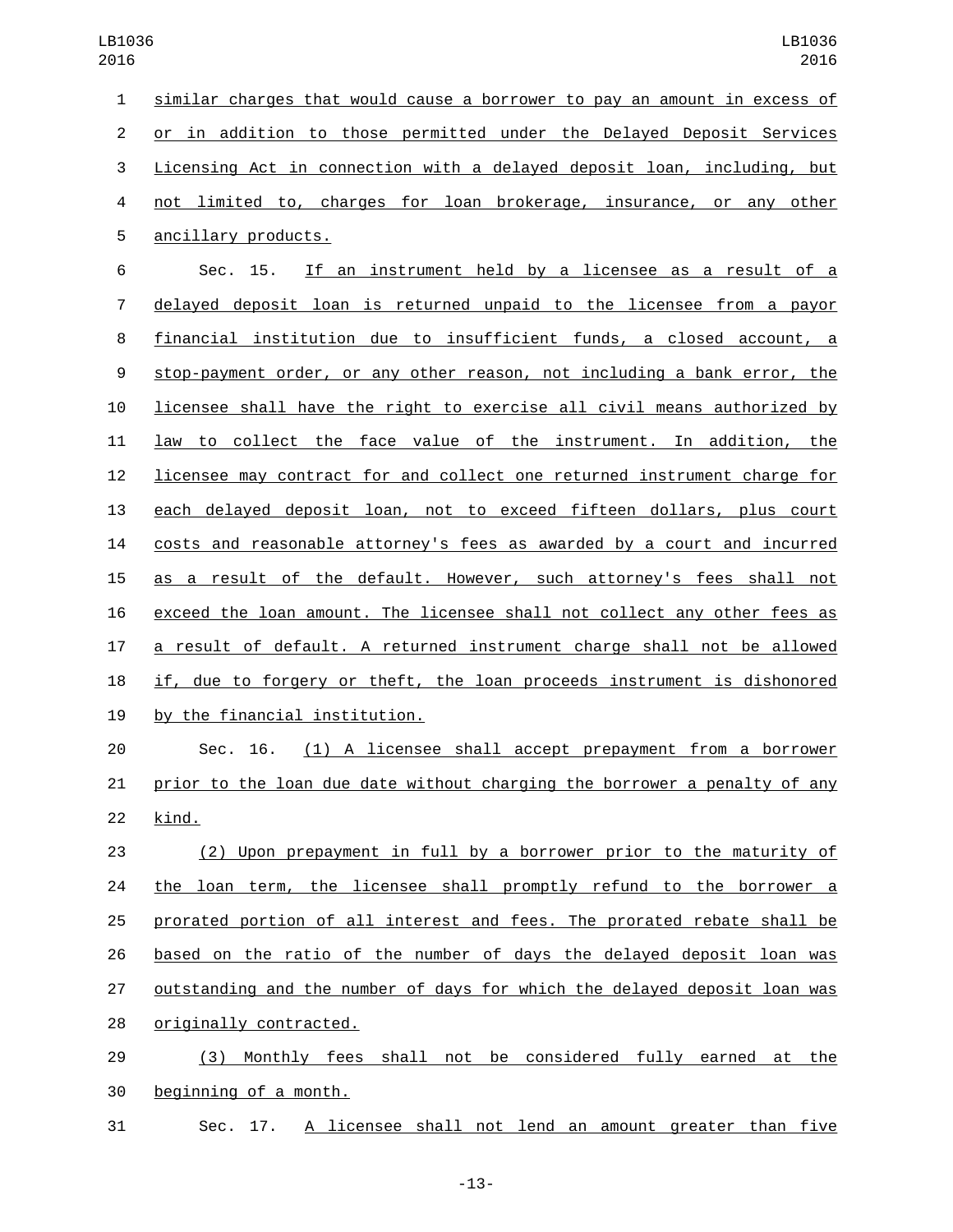| $\mathbf 1$ | hundred dollars, plus allowable fees and interest, to any borrower.      |
|-------------|--------------------------------------------------------------------------|
| 2           | Sec. 18. (1) A borrower shall have the right to rescind a delayed        |
| 3           | deposit loan on or before 5 p.m. the next business day following the     |
| 4           | delayed deposit loan transaction.                                        |
| 5           | (2) Prior to the licensee negotiating or presenting the instrument,      |
| 6           | the borrower shall have the right to redeem any instrument held by a     |
| 7           | licensee as a result of a delayed deposit loan if the borrower pays the  |
| 8           | full loan amount to the licensee.                                        |
| 9           | Sec. 19.<br>(1) Deferred presentment of an instrument by a licensee      |
| 10          | shall be permitted only for instruments with an amount of five hundred   |
| 11          | dollars or less, plus allowable fees and interest.                       |
| 12          | (2) A licensee may pay the proceeds from a delayed deposit loan or       |
| 13          | rebate to the borrower in the form of a check, money order, cash, stored |
| 14          | value card, internet transfer, or authorized automated clearinghouse     |
| 15          | transaction. The borrower shall not be charged an additional finance     |
| 16          | charge or fee for cashing the licensee's check or for negotiating forms  |
| 17          | of loan proceeds or rebates other than cash.                             |
| 18          | (3) A licensee may utilize electronic payment through transfer or        |
| 19          | withdrawal of funds from the borrower's account only, but only with the  |
| 20          | written authorization of the borrower.                                   |
| 21          | Sec. 20. Section 45-919, Reissue Revised Statutes of Nebraska, is        |
| 22          | amended to read:                                                         |
| 23          | 45-919 (1) No licensee shall:                                            |
| 24          | (a) Enter into more than one delayed deposit loan with the same          |
| 25          | borrower at any one time At any one time hold from any one maker more    |
| 26          | than two checks;                                                         |
| 27          | (b) At any one time hold from any one borrower an instrument or          |
| 28          | instruments in an aggregate maker a check or checks in an aggregate face |
| 29          | amount of more than five hundred dollars, plus allowable fees and        |
| 30          | interest;                                                                |
|             |                                                                          |

(c) Negotiate or present an instrument for payment unless the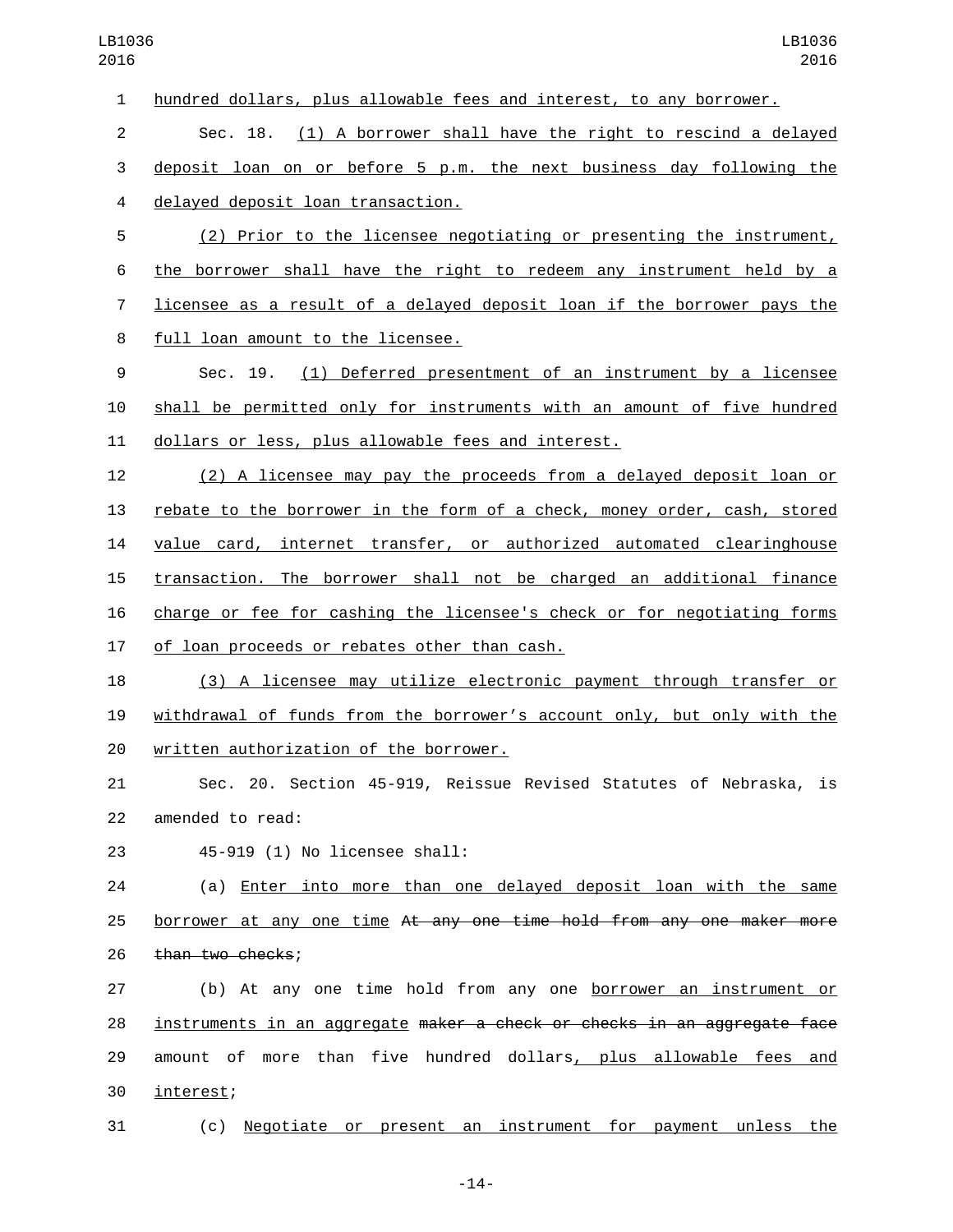1 instrument is endorsed with the actual business name of the licensee Hold or agree to hold a check for more than thirty-four days. A check which is in the process of collection for the reason that it was not negotiable on the day agreed upon shall not be deemed as being held in excess of the 5 thirty-four-day period;

 (d) Require the borrower maker to receive payment by a method which causes the borrower maker to pay additional or further fees and charges 8 to the licensee or other person;

 (e) Accept an instrument a check as repayment, refinancing, or any 10 other consolidation of an instrument or instruments a check or checks 11 held by the same licensee;

 (f) Renew, roll over, defer, or in any way extend the term or duration of a delayed deposit loan transaction by allowing the borrower 14 maker to pay less than the total amount of the instrument check and any authorized fees or charges, except that a licensee may hold an instrument and delay completion of a delayed deposit loan beyond the loan due date without any additional written agreement or new disclosure, but the licensee shall not charge any additional charges or fees for holding the 19 instrument or delaying the completion of the transaction . This subdivision shall not prevent a licensee that agreed to hold a check for less than thirty-four days from agreeing to hold the check for an additional period of time no greater than the thirty-four days it would 23 have originally been able to hold the check if  $(i)$  the extension is at the request of the maker, (ii) no additional fees are charged for the extension, and (iii) the delayed deposit transaction is completed as 26 required by subdivision  $(1)(c)$  of this section. The licensee shall retain written or electronic proof of compliance with this subdivision. If a licensee fails, or is unable, to provide such proof to the department upon request, there shall be a rebuttable presumption that a violation of this subdivision has occurred and the department may pursue any remedies or actions available to it under the Delayed Deposit Services Licensing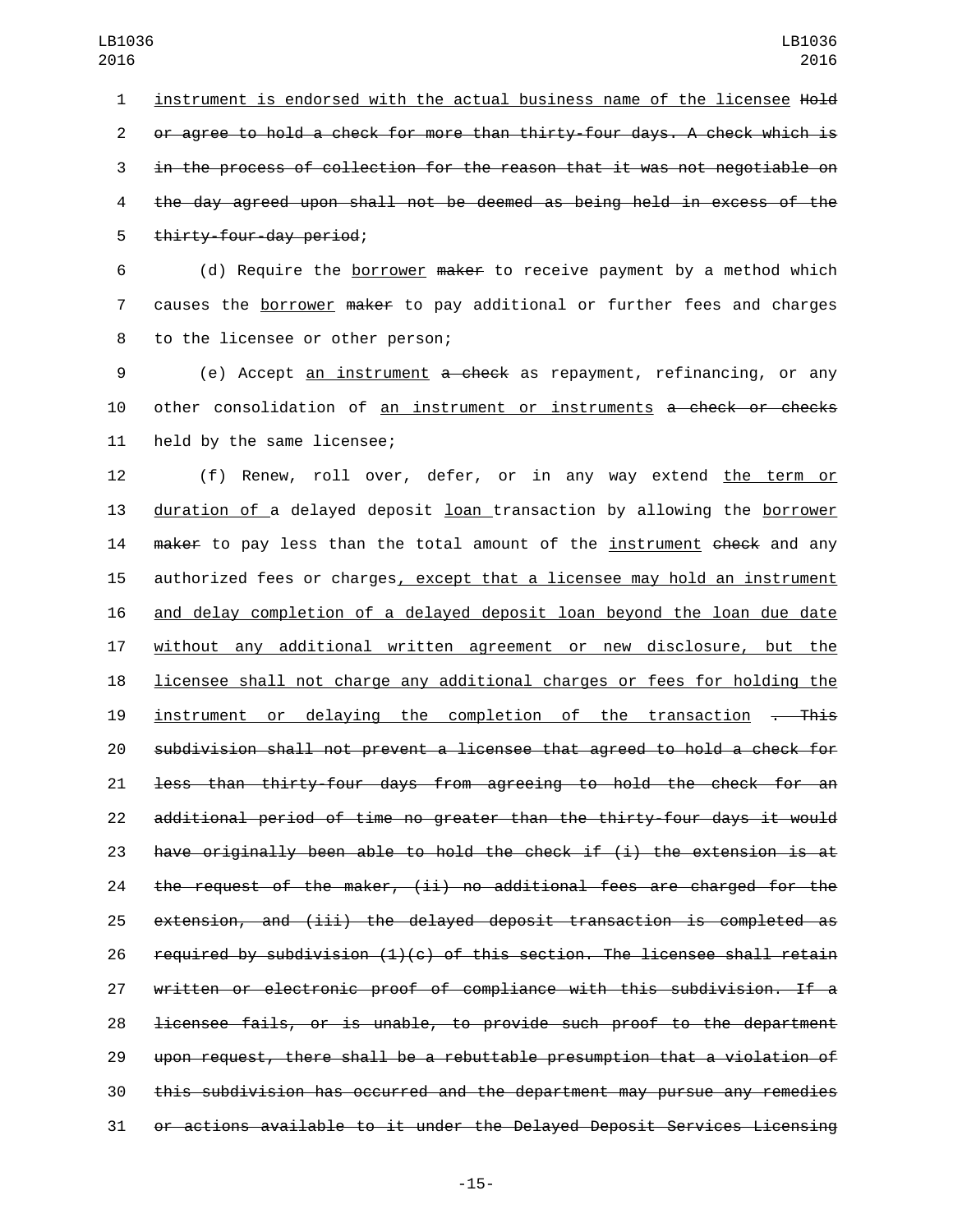1 Act; -or

 (g) Enter into another delayed deposit transaction with the same borrower maker on the same business day as the completion of a delayed deposit transaction unless prior to entering into the transaction the borrower maker and the licensee verify on a form prescribed by the department that completion of the prior delayed deposit transaction has occurred. The licensee shall retain written proof of compliance with this subdivision. If a licensee fails, or is unable, to provide such proof to the department upon request, there shall be a rebuttable presumption that a violation of this subdivision has occurred and the department may 11 pursue any remedies or actions available to it under the Delayed Deposit 12 Services Licensing Act; or act.

 (h) Engage, in connection with a delayed deposit loan, in unfair or deceptive practices or advertising under the Uniform Deceptive Trade Practices Act. It shall be a violation of this subdivision for a person to engage in any act that limits or restricts the application of the Delayed Deposit Services Licensing Act, including, but not limited to, making loans disguised as personal property, personal sales, or leaseback transactions, or to disguise loan proceeds as cash rebated for the pretextual installment sale of goods and services.

 (2) For purposes of this section, (a) completion of a delayed deposit transaction means the licensee has presented a borrower's instrument maker's check for payment to a financial institution as 24 defined in section 8-101 or the borrower maker redeemed the instrument 25 check by paying the full amount of the instrument check in cash to the 26 licensee and (b) licensee includes shall include (i) a person related to the licensee by common ownership or control, (ii) a person in whom such licensee has any financial interest of ten percent or more, or (iii) any 29 employee or agent of the licensee.

 Sec. 21. Section 45-921, Reissue Revised Statutes of Nebraska, is 31 amended to read:

-16-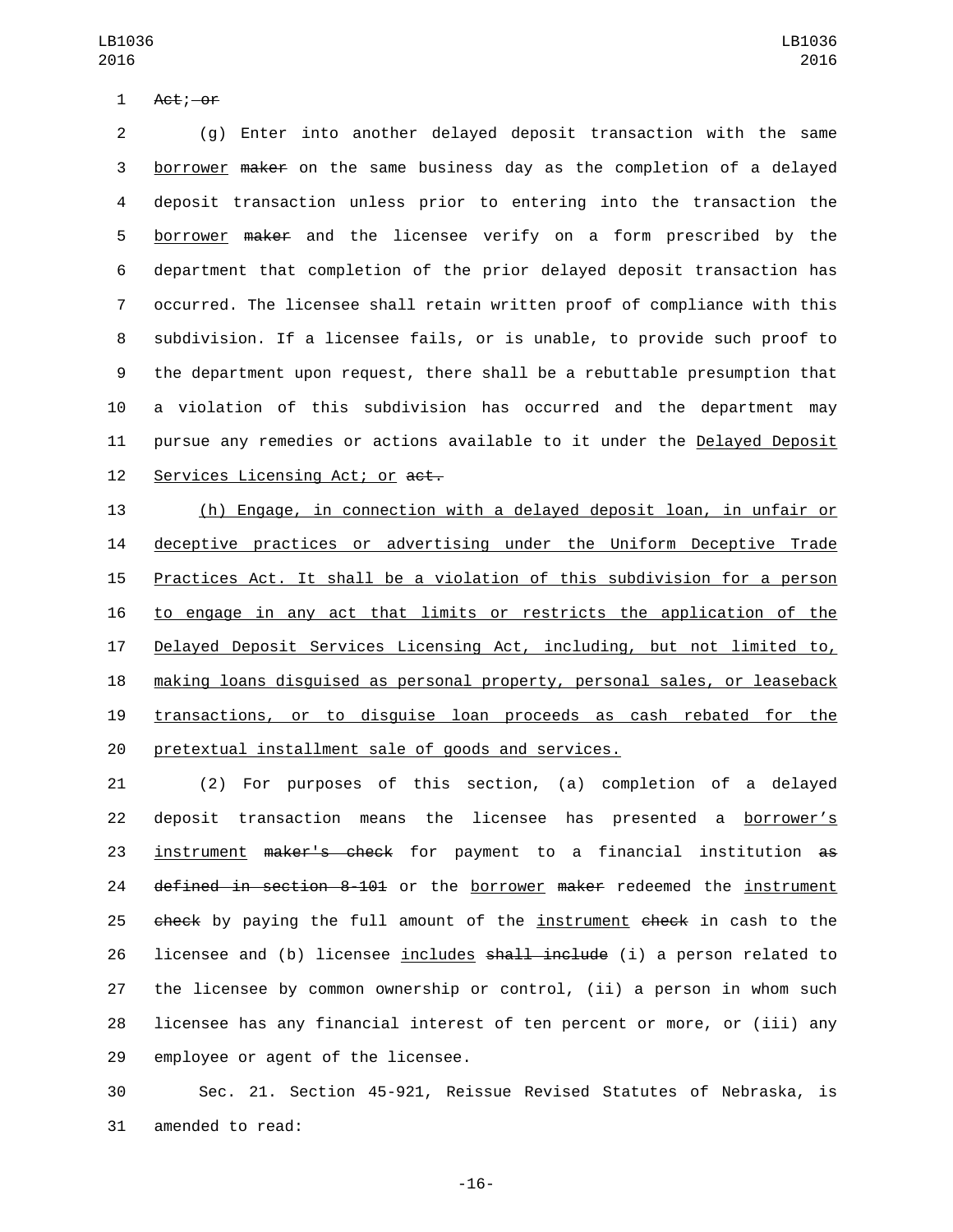45-921 (1) The director may examine or investigate complaints about or reports of alleged violations of the Delayed Deposit Services Licensing Act or any rule, regulation, or order of the director thereunder. The director may order the actual cost of such examination or investigation to be paid by the person who is the subject of the examination or investigation, whether the alleged violator is licensed or 7 not.

 (2) The director may publish information concerning any violation of the act or any rule, regulation, or order of the director under the act. (3) For purposes of any investigation, examination, or proceeding under the act, the director may administer oaths and affirmations, subpoena witnesses, compel their attendance, take evidence, and require the production of any books, papers, correspondence, memoranda, agreements, or other documents or records which the director deems relevant or material to the examination, investigation, or proceeding.

 (4) In the case of contumacy by or refusal to obey a subpoena issued to any person, the district court of Lancaster County, upon application by the director, may issue an order requiring such person to appear before the director and to produce documentary evidence if so ordered to give evidence on the matter under investigation or in question. Failure to obey the order of the court may be punished by the court as contempt.

 (5) Upon receipt by a licensee of a notice of investigation or inquiry request for information from the department, the licensee shall respond within twenty-one calendar days. Each day a licensee fails to respond as required by this subsection shall constitute a separate 26 violation.

 (6) If the director finds, after notice and opportunity for hearing in accordance with the Administrative Procedure Act, that any person has violated subsection (5) of this section, the director may order such person to pay (a) an administrative fine of not more than two one thousand dollars for each separate violation and (b) the costs of

-17-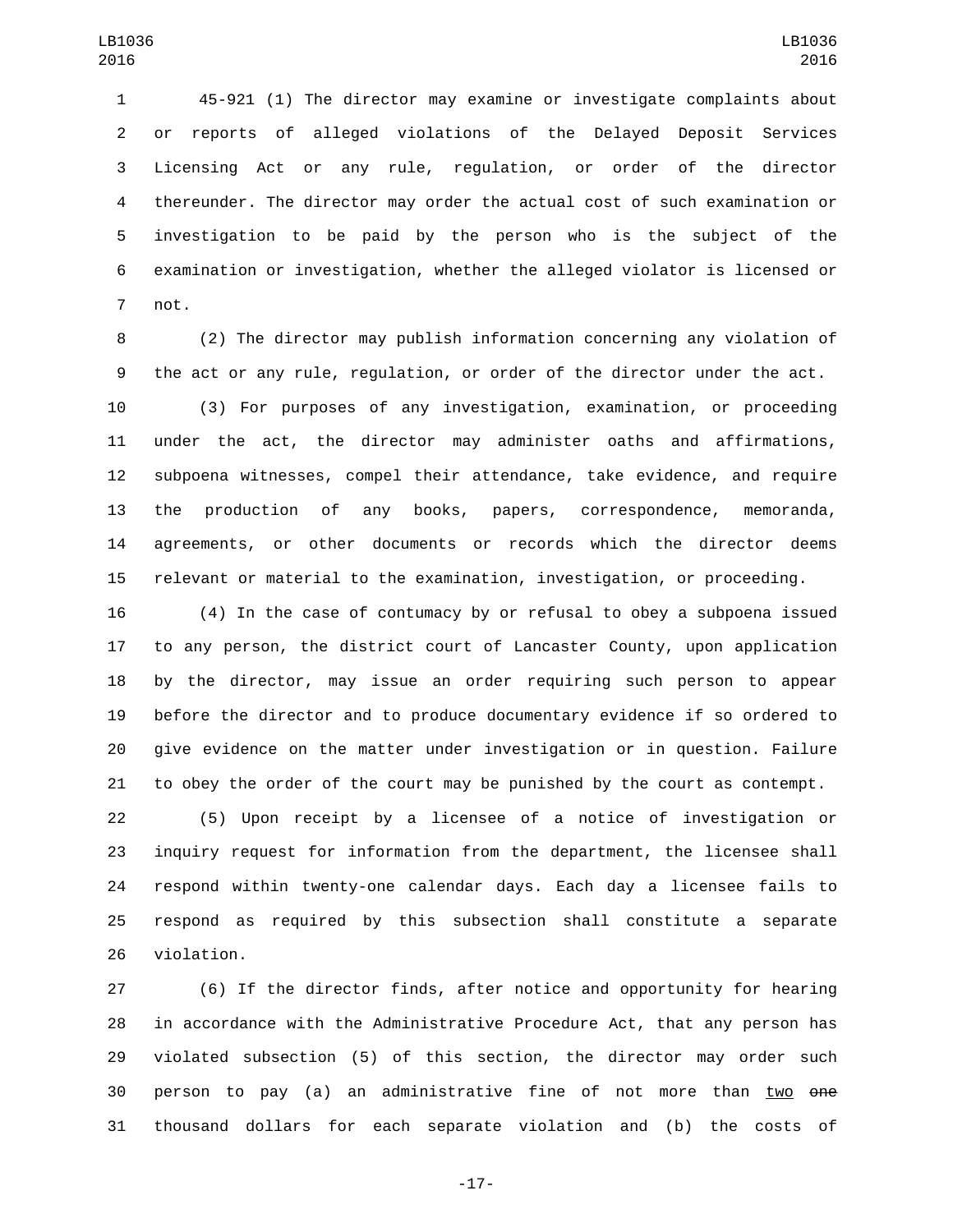investigation. The department shall remit fines collected under this subsection to the State Treasurer for distribution in accordance with Article VII, section 5, of the Constitution of Nebraska All fines collected by the department pursuant to this subsection shall be remitted to the State Treasurer for credit to the permanent school fund.

 (7) If a person fails to pay an administrative fine and the costs of investigation ordered pursuant to subsection (6) of this section, a lien in the amount of such fine and costs may be imposed upon all assets and property of such person in this state and may be recovered in a civil action by the director. The lien shall attach to the real property of such person when notice of the lien is filed and indexed against the real property in the office of the register of deeds in the county where the real property is located. The lien shall attach to any other property of such person when notice of the lien is filed against the property in the manner prescribed by law. Failure of the person to pay such fine and costs shall constitute a separate violation of the Delayed Deposit 17 Services Licensing Act.

 Sec. 22. Section 45-922, Reissue Revised Statutes of Nebraska, is 19 amended to read:

 45-922 (1) The director may, following a hearing in accordance with the Administrative Procedure Act, suspend or revoke any license issued pursuant to the Delayed Deposit Services Licensing Act if he or she 23 finds:

 (a) A licensee or any of its officers, directors, partners, or members has knowingly violated the act or any rule, regulation, or order 26 of the director thereunder;

 (b) A fact or condition existing which, if it had existed at the time of the original application for such license, would have warranted 29 the director to refuse to issue such license;

 (c) A licensee has abandoned its place of business for a period of 31 thirty days or more;

-18-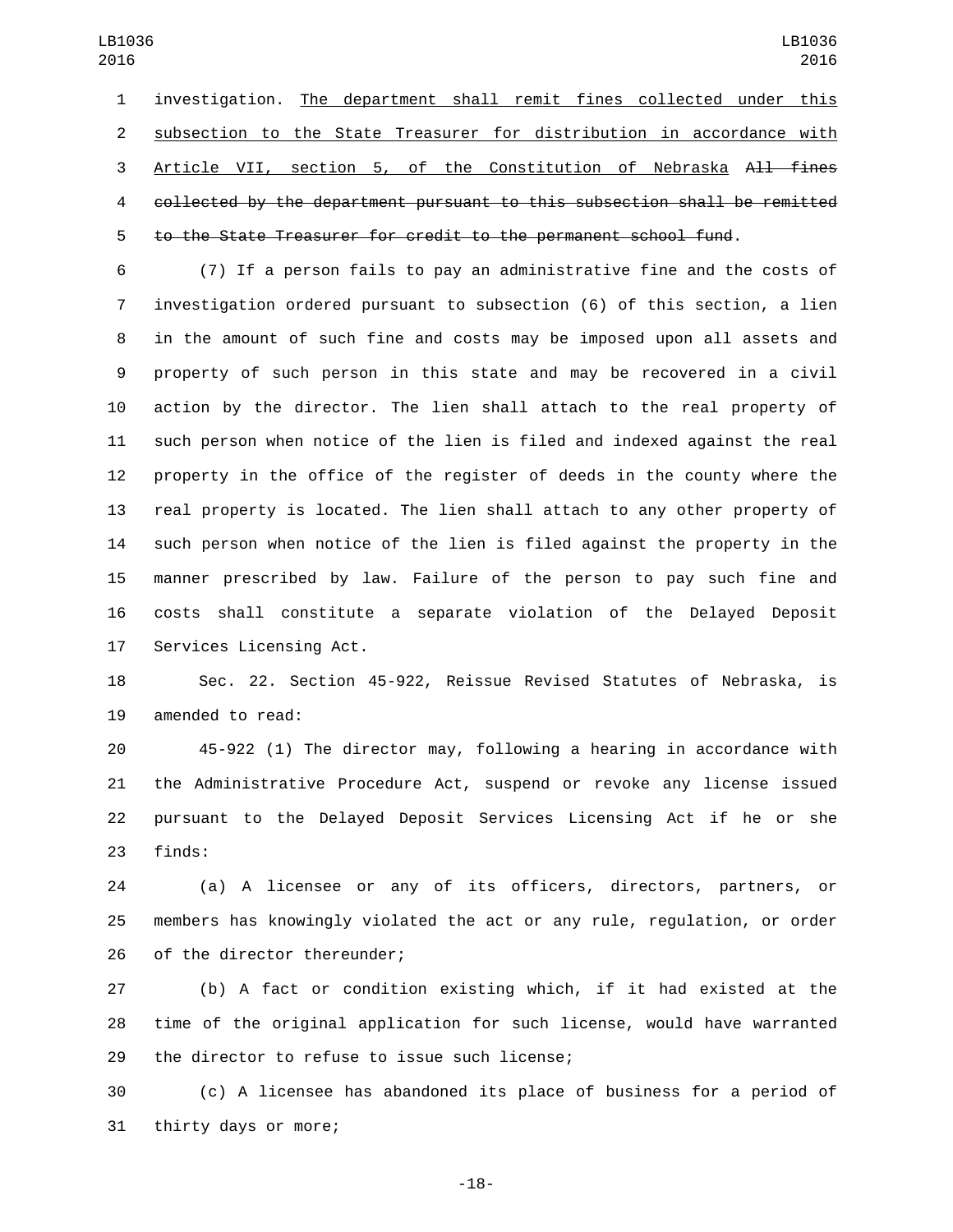(d) A licensee or any of its officers, directors, partners, or members has knowingly subscribed to, made, or caused to be made any false statement or false entry in the books and records of any licensee, has knowingly subscribed to or exhibited false papers with the intent to 5 deceive the department <del>Department of Banking and Finance</del>, has failed to make a true and correct entry in the books and records of such licensee of its business and transactions in the manner and form prescribed by the department, or has mutilated, altered, destroyed, secreted, or removed any of the books or records of such licensee without the written approval of the department or as provided in section 45-925; or

 (e) A licensee has knowingly violated a voluntary consent or compliance agreement which had been entered into with the director.

 (2) Except as provided in this section, a license shall not be revoked or suspended except after notice and a hearing in accordance with 15 the Administrative Procedure Act.

 (3)(a) If a licensee fails to renew its license as required by section 45-910 and does not voluntarily surrender the license pursuant to section 45-911, the department may issue a notice of expiration of the license to the licensee in lieu of revocation proceedings.

 (b) If a licensee fails to maintain a surety bond as required by section 45-906, the department may issue a notice of cancellation of the 22 license in lieu of revocation proceedings.

 (4) Revocation, suspension, cancellation, or expiration of a license shall not impair or affect the obligation of a preexisting lawful contract between the licensee and any person, including a maker of an 26 instrument a check.

 (5) Revocation, suspension, cancellation, or expiration of a license shall not affect civil or criminal liability for acts committed before the revocation, suspension, cancellation, or expiration or liability for fines levied against the licensee or any of its officers, directors, shareholders, partners, or members, pursuant to section 45-925, for acts

-19-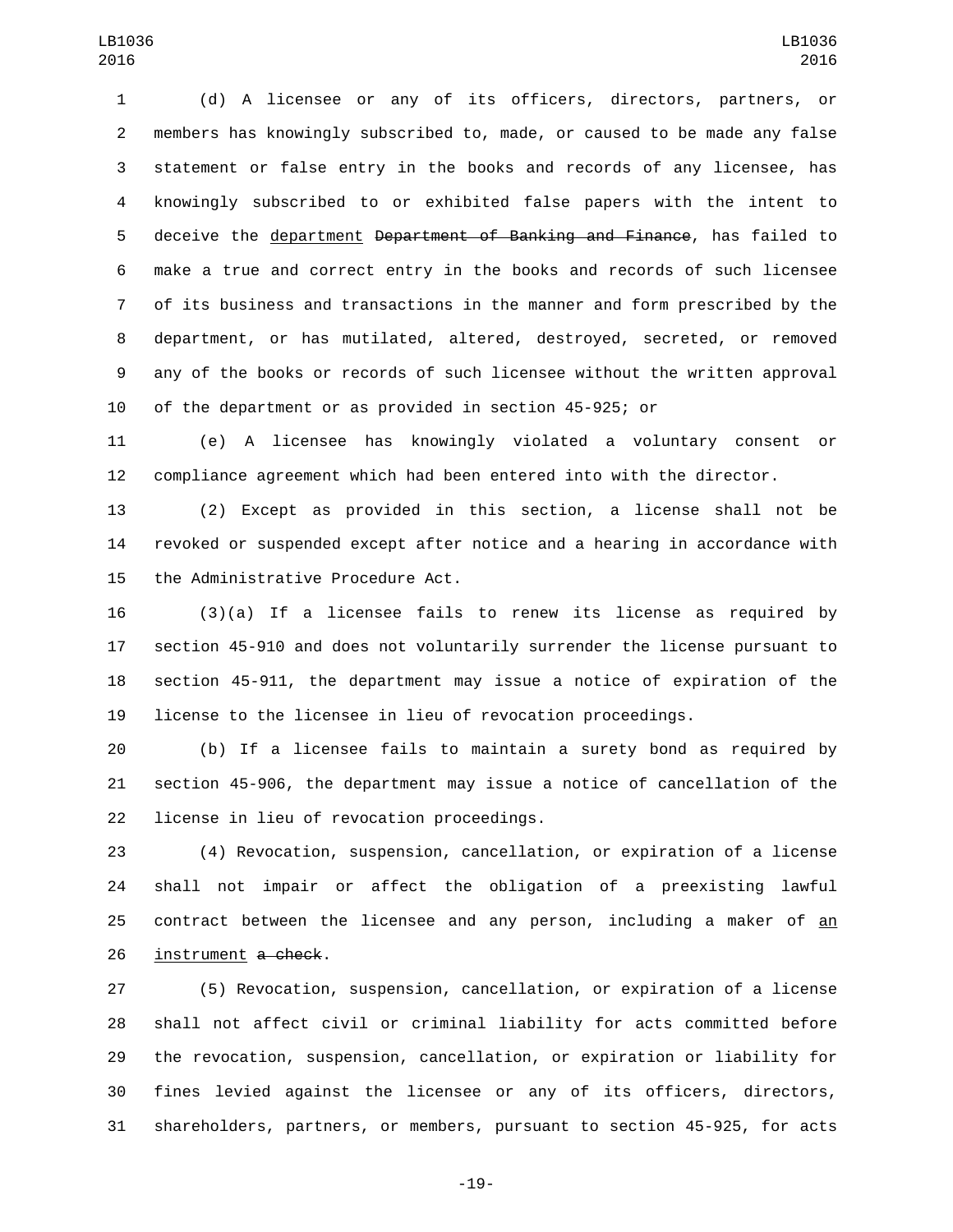committed before the revocation, suspension, cancellation, or expiration.

 Sec. 23. Section 45-923, Reissue Revised Statutes of Nebraska, is 3 amended to read:

 45-923 If the director believes that any person has engaged in or is about to engage in any act or practice constituting a violation of the Delayed Deposit Services Licensing Act or any rule, regulation, or order 7 of the director, the director may issue a cease and desist order in order to prohibit the making of additional delayed deposit loans by the 9 licensee.

 Upon entry of a cease and desist order, the director shall promptly notify in writing all persons to whom the order is directed that it has been entered and of the reasons for the order. Any person to whom the order is directed may in writing request a hearing within fifteen business days after the date of the issuance of the order. Upon receipt of such written request, the matter shall be set for hearing within thirty business days after receipt by the director, unless the parties consent to a later date or the hearing officer sets a later date for good cause. If a hearing is not requested within fifteen business days and none is ordered by the director, the order of the director shall automatically become final and shall remain in effect until modified or vacated by the director. If a hearing is requested or ordered, the director, after notice and hearing, shall issue his or her written findings of fact and conclusions of law and may affirm, vacate, or modify 24 the order.

 The director may vacate or modify an order if he or she finds that the conditions which caused its entry have changed or that it is otherwise in the public interest to do so. Any person aggrieved by a final order of the director may appeal the order, and the appeal shall be in accordance with the Administrative Procedure Act.

 Sec. 24. Section 45-925, Reissue Revised Statutes of Nebraska, is 31 amended to read:

-20-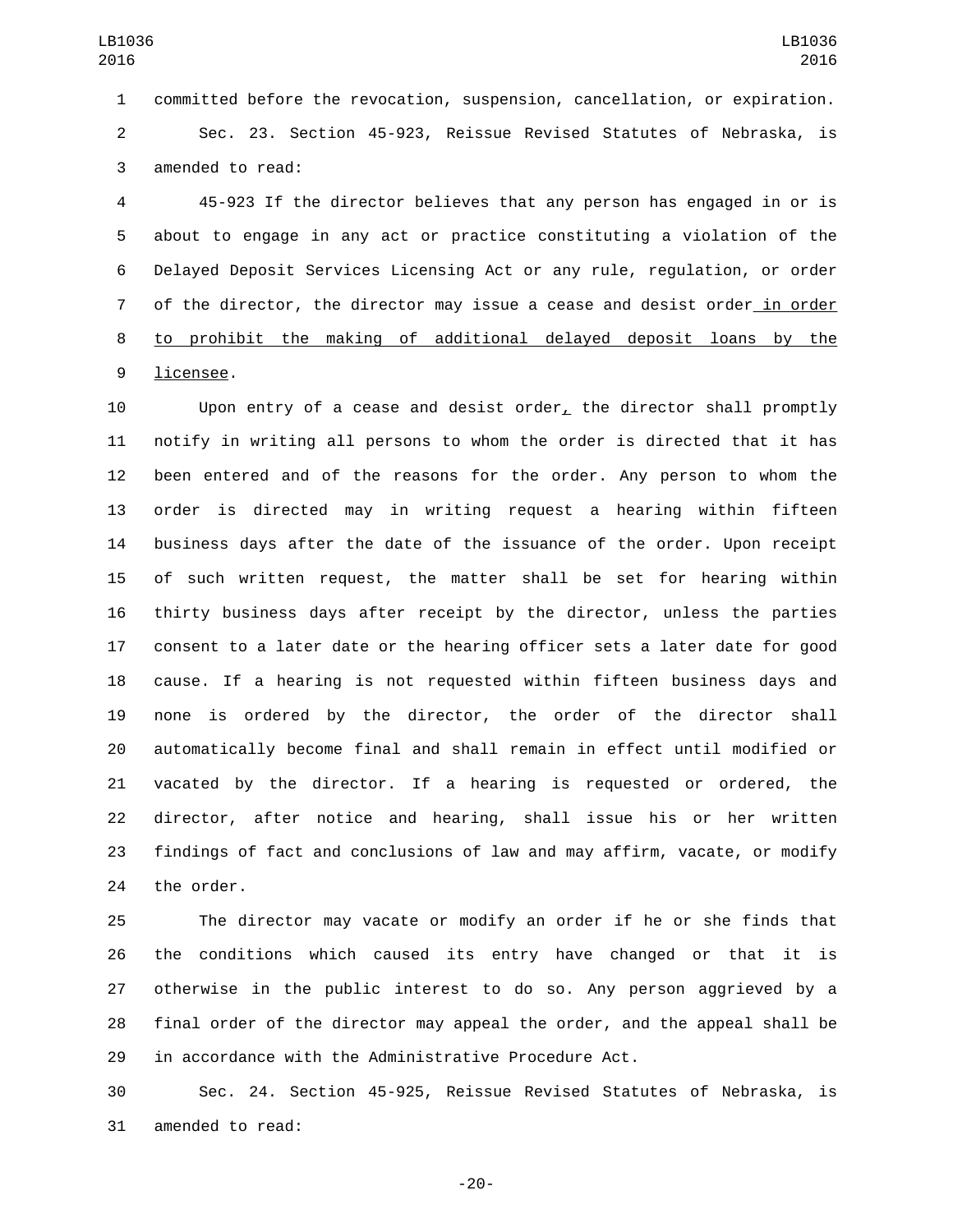45-925 (1) If the director finds, after notice and hearing in accordance with the Administrative Procedure Act, that any person has violated the Delayed Deposit Services Licensing Act or any rule, regulation, or order of the director thereunder, the director may order such person to pay (a) an administrative fine of not more than five thousand dollars for each separate violation and (b) the costs of 7 investigation.

 (2) If any person is found to have violated subdivision (1)(e), (1) (f), or (1)(g) of section 45-919, the director may also order such person 10 to (a) return to the borrower or borrowers maker or makers all fees 11 collected plus all or part of the amount of the instrument check or checks which the licensee accepted in violation of such subdivision or subdivisions and (b) for a period up to one year not engage in any 14 delayed deposit transaction with any borrower maker for at least three days after the completion of a delayed deposit transaction with the same borrower maker. If a person fails to pay an administrative fine and the costs of investigation ordered pursuant to subsection (1) of this section, a lien in the amount of such fine and costs may be imposed upon all assets and property of such person in this state and may be recovered in a civil action by the director. Failure of the person to pay such fine and costs shall constitute a separate violation of the act.

 Sec. 25. (1) Licensees shall, on an annual basis, provide the following information to the director, in a uniform manner prescribed by the department: Total number of borrowers; total number of loans; average loan size; total contracted loan charges; total loan actual charges; number of defaulted loans; number of charged-off loans; dollar value of loans charged off; number of nonnegotiable instrument fees and dollar value for the same; average contracted annual percentage rate; and any 29 other nonprivate information which may be requested in the discretion of 30 the director.

(2) The department shall compile the total number of licensees

-21-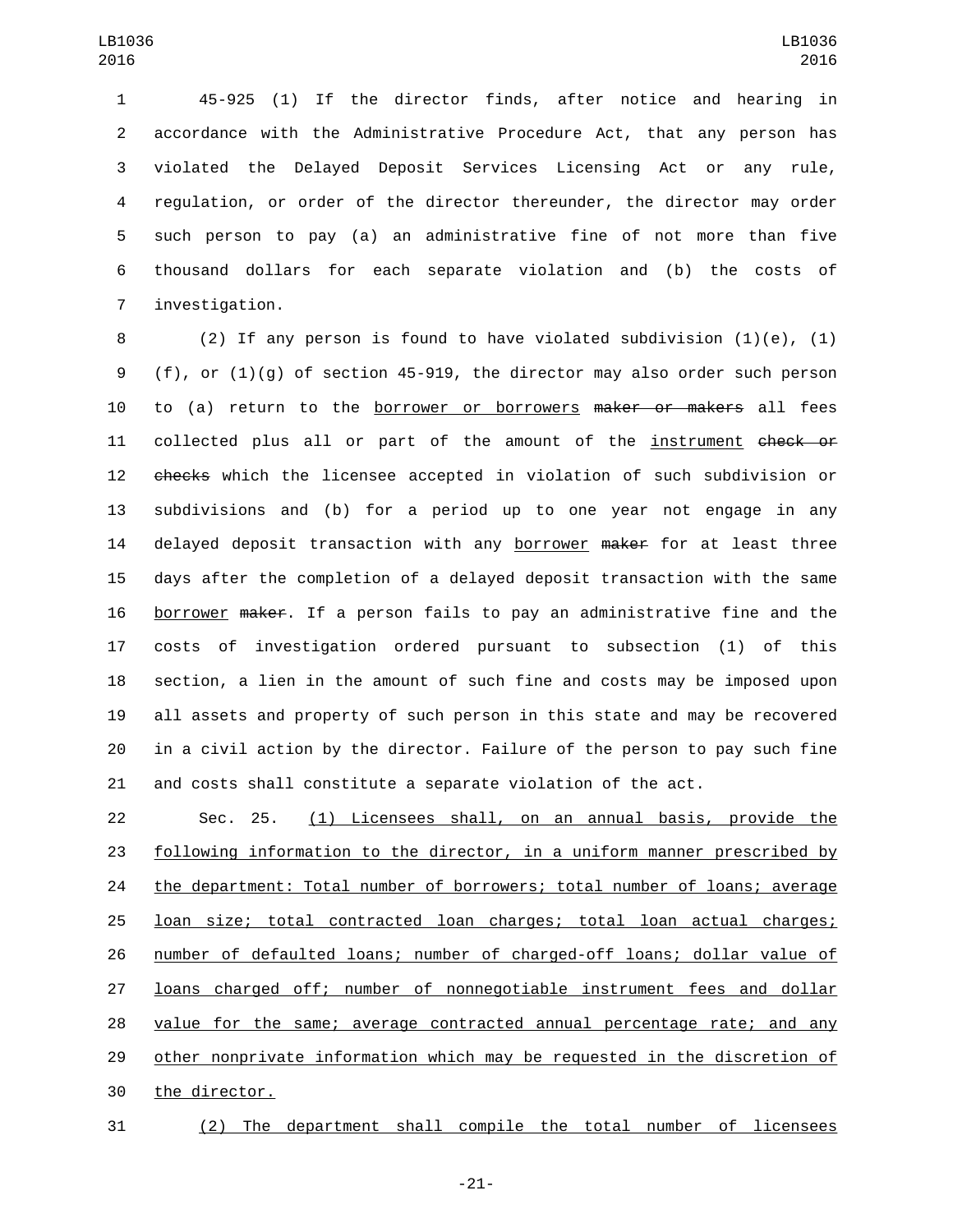| 1              | operating in this state by location and the information required in       |
|----------------|---------------------------------------------------------------------------|
| $\overline{c}$ | subsection (1) of this section regarding the lending activities of        |
| 3              | licensees and borrowers under the Delayed Deposit Services Licensing Act  |
| 4              | and shall report electronically to the Banking, Commerce and Insurance    |
| 5              | Committee of the Legislature on or before December 1, 2018, and annually  |
| 6              | thereafter.                                                               |
| 7              | The written loan agreement for a delayed deposit loan may<br>Sec. 26.     |
| 8              | provide that the entire unpaid loan balance, at the option of the         |
| $9\,$          | licensee, becomes due and payable after the delayed deposit loan has been |
| 10             | in default for ten days and written notice has been provided to the       |
| 11             | borrower. Upon such acceleration, the licensee shall not be entitled to   |
| 12             | judgment for unearned interest, but the balance owing shall be computed   |
| 13             | as if the borrower had made a voluntary prepayment as of the date of      |
| 14             | acceleration.                                                             |
| 15             | (1) At least three days prior to a licensee's attempt to<br>Sec. 27.      |
| 16             | collect upon a borrower's account, a licensee shall provide a written     |
| 17             | notice to the borrower regarding the collection attempt. The written      |
| 18             | notice shall include information on the amount sought to be collected,    |
| 19             | the number of days payment is overdue, the date collection will be        |
| 20             | attempted, and the methods by which the borrower may avoid or remedy the  |
| 21             | collection attempt.                                                       |
| 22             | (2) A licensee shall not attempt to deposit or negotiate an               |
| 23             | instrument after two consecutive failed collection attempts unless the    |
| 24             | licensee has obtained a new, written payment authorization from the       |
| 25             | <u>borrower.</u>                                                          |
| 26             | Sec. 28. Section 45-1001, Reissue Revised Statutes of Nebraska, is        |
| 27             | amended to read:                                                          |
| 28             | 45-1001 Sections 45-1001 to 45-1069 and section 29 of this act shall      |
| 29             | be known and may be cited as the Nebraska Installment Loan Act.           |
| 30             | Notwithstanding any other provision of law, the minimum<br>Sec. 29.       |
| 31             | term of a loan contract for any loan governed by the Nebraska Installment |